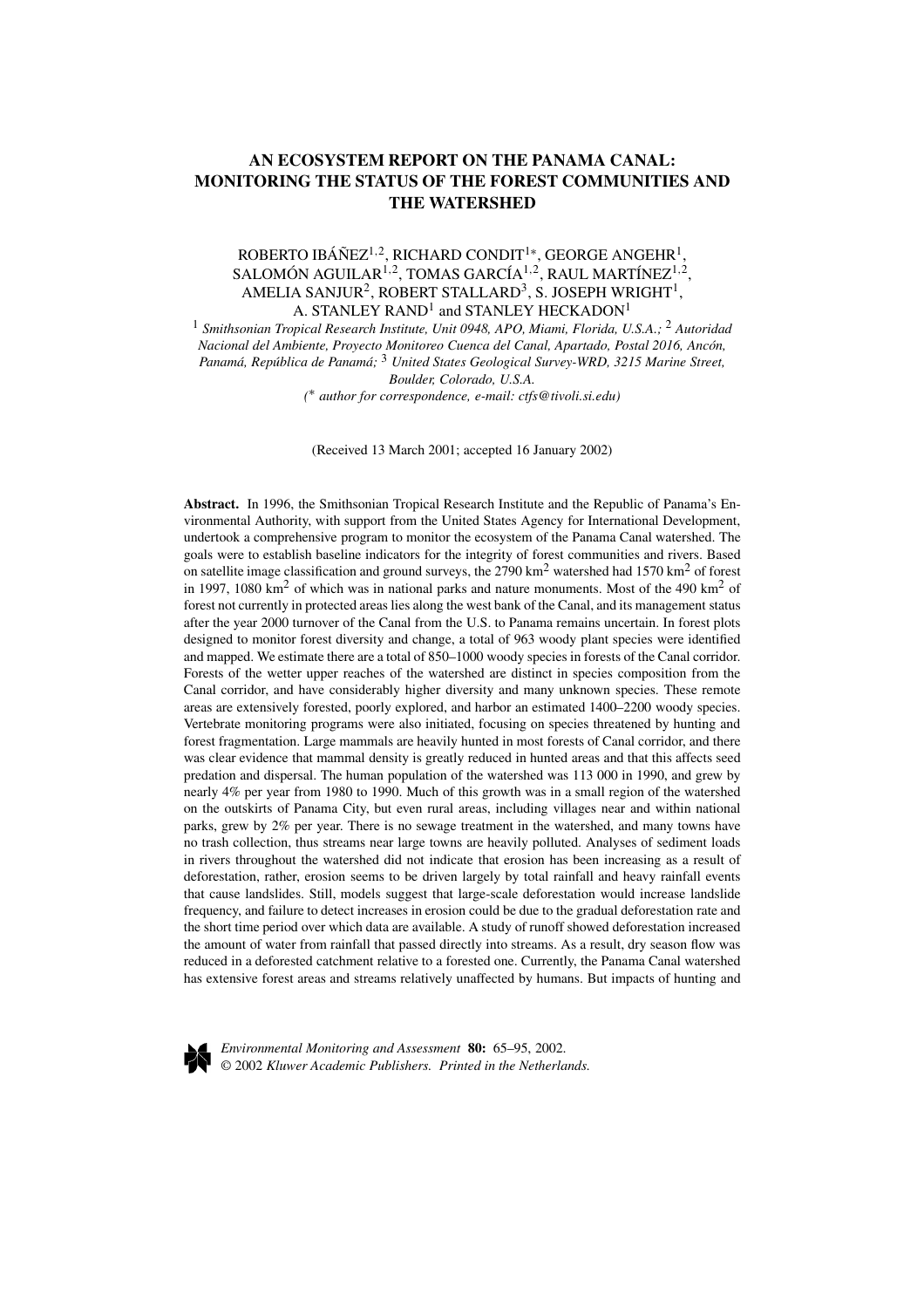#### 66 R. IBAÑEZ ET AL. ´

pollution near towns are clear, and the burgeoning population will exacerbate these impacts in the next few decades. Changes in policies regarding forest protection and pollution control are necessary.

**Keywords:** environmental assessment, forest communities, human population, hydrological aspects, Panama Canal, vertebrate populations, watershed monitoring

#### **1. Introduction**

Protection of the watershed of the Panama Canal is a global priority. Fulfilling Theodore Roosevelt's mission, the Canal continues to be an important shipping passage, transporting 37 ships a day and providing substantial income to Panama's government. Besides building the Canal, though, Roosevelt was a prominent conservationist, and perhaps he would have recognized the importance of the natural forest communities around the Canal. Central Panama is one of the most diverse ecosystems on earth, with species richness rivaling or exceeding hotspots such as Amazonia, the northern Andes, or southeast Asia (Barthlott *et al*., 1996; Stotz *et al*., 1996; Myers *et al*., 1999). The forests also protect the water source for the Canal and Panama City and provide resources to rural communities. The Panamanian government recognizes this, and in the past 32 yr has created four parks that protect forests in the Canal's watershed. We report here on a comprehensive monitoring program on the status of these parks and the forest ecosystems around the Panama Canal.

The program was initiated in 1996 by the U.S. Agency for International Development, the Smithsonian Tropical Research Institute, and the Panamanian government's Environmental Authority (Table I). The aim was to monitor natural resources at an ecosystem level – the integrity of the community in a broad sense (Keddy, 1991; Shaw, 1992; Angermeier and Karr, 1994; Karr, 1999; Karr and Chu, 1999). This approach, rather than monitoring rare or important species (Hutchings, 1991), is favored now by managers and ecologists, and it seems particularly appropriate in tropical forest communities, which harbor thousands of species, many of which remain unknown or very poorly known. Because forests dominate the natural ecosystems of the Canal area, our goal was to document not only the integrity of the forests, but also the importance of the forests in terms of conservation, watershed protection, and human society.

The first aim of the 'Proyecto de Monitoreo de la Cuenca del Canal' (PMCC) was to document the area of forest cover in the Canal watershed. From the conservation perspective, this is the key piece of information, since most native species of the moist tropics will not persist after the forest is converted to pasture. Beyond this, though, we wished to document more subtle alterations within the forests. To this end, PMCC established a network of tree plots and censuses of key vertebrate species, aimed at detecting unsuspected changes in forest condition (Palmer, 1992; Shaw, 1992; Condit *et al*., 1995; Ashton, 1998; Condit, 1998). Tree plots and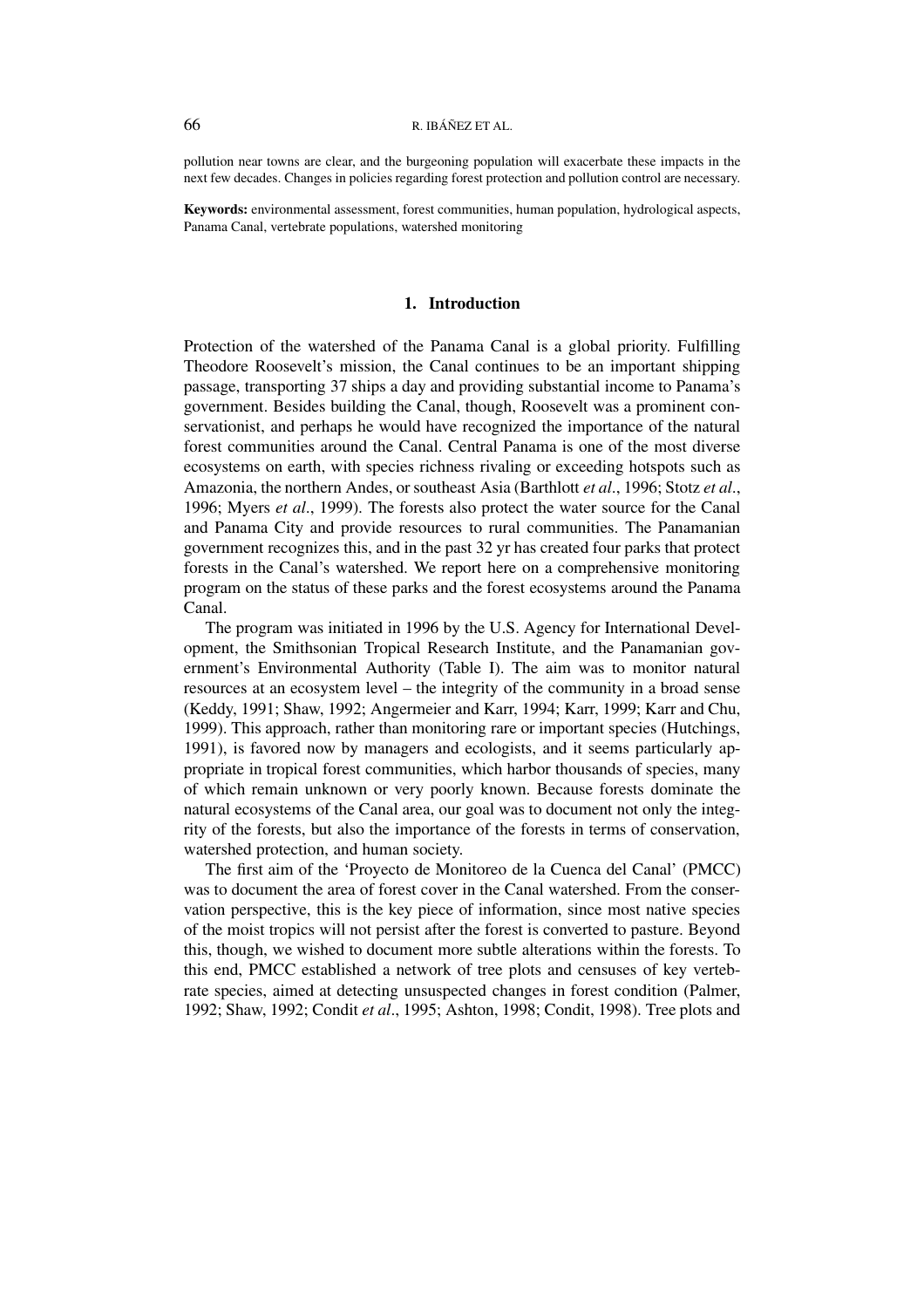| Acronym      | Institution                                                  | Supporting country                                      | Mandate (Relevant to<br>Canal watershed)             |
|--------------|--------------------------------------------------------------|---------------------------------------------------------|------------------------------------------------------|
| <b>USAID</b> | United States Agency for<br><b>International Development</b> | U.S.                                                    | Assist Panama protect<br>the Canal watershed         |
| ANAM         | National Environmental<br>Authority                          | Panama                                                  | Manage natural resources,<br>protect the environment |
|              | (formerly INRENARE)                                          |                                                         |                                                      |
| <b>PCC</b>   | Panama Canal Commission                                      | Joint U.S.–Panama<br>(solely U.S.)<br>prior to $1977$ ) | Operate Panama Canal<br>(before 2000)                |
| <b>PCA</b>   | Panama Canal Authority                                       | Panama                                                  | Operate Panama Canal<br>(since 2000)                 |
| <b>STRI</b>  | Smithsonian Tropical<br><b>Research Institute</b>            | U.S.                                                    | Carry out ecological<br>research                     |

TABLE I

Institutions involved with monitoring of the Panama Canal watershed

transects also provided information for locating old growth forest in the watershed, stands that should be a conservation priority (Marcot, 1997). The plots yield species lists and an estimate of total tree species richness in the area. Tree and vertebrate censuses were also aimed at detecting more subtle signs of forest degradation that might be caused by climate change, fragmentation, or the loss of large dispersers due to hunting (Robinson *et al*., 1999; Curran *et al*., 1999).

Managing the ecosystem also requires information about activities of human communities, and so PMCC assessed population growth in the watershed and evaluated case studies on the use of forest resources and the degradation and contamination of streams. Finally, the program set out to monitor the status of the water resources of the Canal watershed and to evaluate sedimentation and runoff trends and how forest conversion might be altering them. This last issue is fundamental for the Panama Canal Authority – will the Canal's water supply suffice to let ships pass?

PMCC did not have the resources to monitor all components of the Canal area ecosystem. For example, the biotic component of streams was not evaluated, and this would have provided valuable companion information to the hydrological studies. Also, we made no attempt to set up monitoring programs for the enormously diverse forest arthropod communities (Erwin, 1982, 1995). Despite important progress (Barone, 1998; Ødegaard, 2000), insect species and their role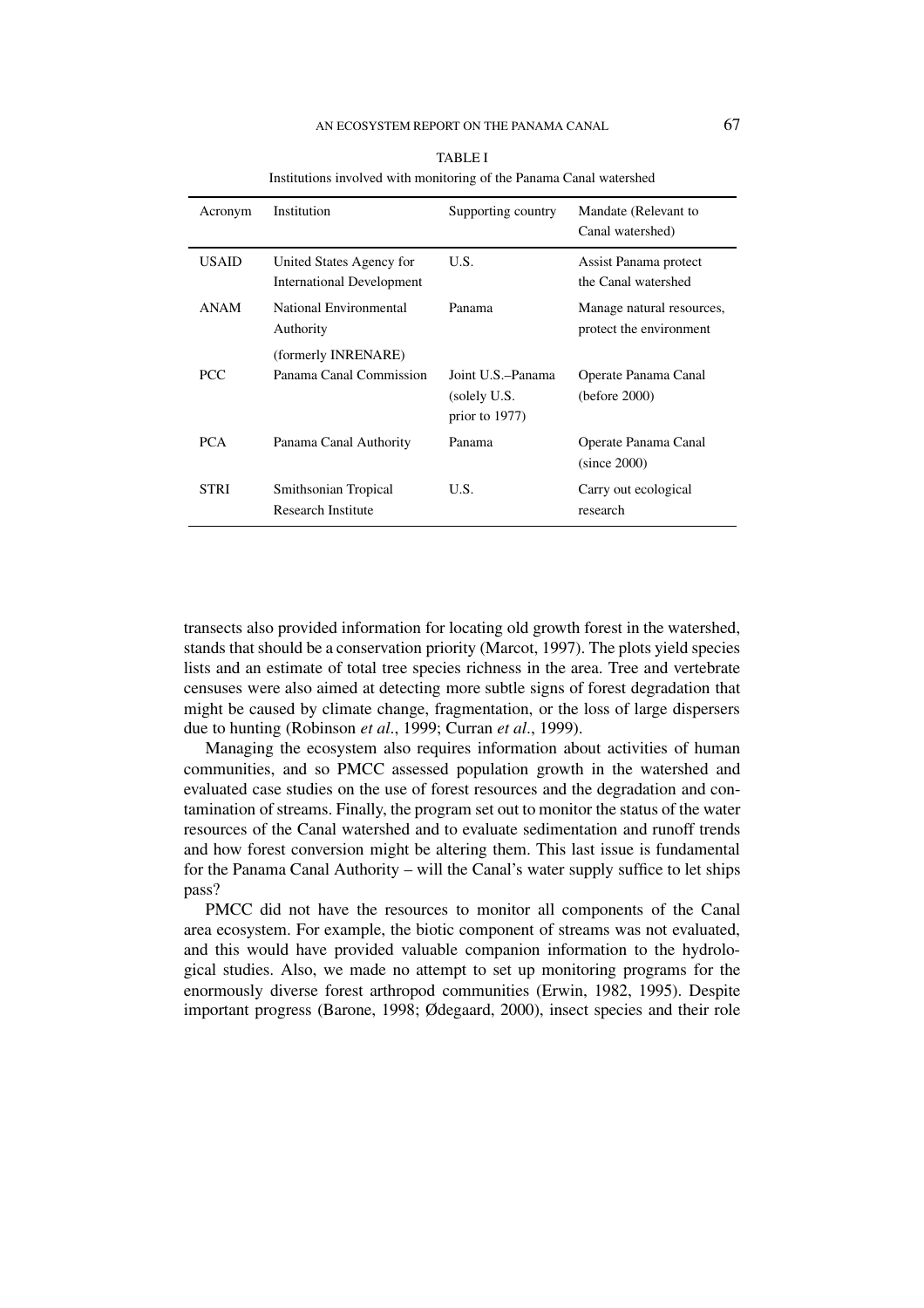#### 68 R. IBAÑEZ ET AL. ´

in the forest remain poorly known and broad-scale monitoring methods have not been developed.

Ultimately, the project's goal was to provide baseline data against which to compare future inventories, and thus to document precisely changes in forest communities, vertebrate populations, and water resources. At that future time, it becomes monitoring. Here we provide the initial snapshot of the Panama Canal watershed, its status in the year 2000. An unpublished report to the funding agencies has full details on methods and results (Ibáñez *et al*., 1999), and there are published executive summary of the report aimed at a non-scientific audience (Heckadon-Moreno *et al*., 1999). Some of the results summarized here will also be published in a series of shorter papers on specific aspects, and those are cited below where appropriate.

# **2. The Region**

The Panama Canal watershed lies in the moist tropics, at 9◦N latitude. Rainfall is well above evapotranspiration, and despite a marked dry season from December through April, the climate and the soils are suitable for sustaining tall, highbiomass forest. But substantial areas are now grassland with scattered trees and small woodlots, cleared by humans for agriculture (mostly cattle). These grasslands frequently burn during the dry season, and fire is a major factor inhibiting natural reforestation. There is no evidence of fires within forest in recent history.

Because wet season storms approach from the Caribbean, the Pacific slope of the isthmus is relatively dry while the Atlantic coast is wet. Annual precipitation near the Pacific entrance to the Canal is 1700 mm, and the dry season lasts an average of 129 days. At the Atlantic mouth of the Canal, rainfall is 3000 mm and the dry season just 102 days long (Condit *et al*., 2000). Upland areas in the watershed are wetter still. North and east of the Canal runs the Santa Rita ridge (Figure 1), reaching 979 m above sea level at Cerro Bruja. The southwest corner of the Canal watershed has another mountain peak, Cerro Negro, at 984 m elevation. Ridges and peaks near the Atlantic get 3500 mm or more of rain per year, with almost no dry season.

Forests remain near the Panama Canal watershed in five protected areas: Soberanía, Camino de Cruces, Chagres, and Altos de Campana National Parks, and the Barro Colorado Nature Monument (Figure 1). One substantial strip of forest along the west side of the Panama Canal is not in a reserve, but has been protected because it remained until 1999 under the jurisdiction of the U.S. military and the Panama Canal Commission (sites in this forest were used for firing exercises by the military). At the end of 1999, the U.S. military departed Panama and the PCA replaced the binational PCC (Table I). The fate of this unprotected strip of forest is thus still in the balance. A major goal of the monitoring project was to precisely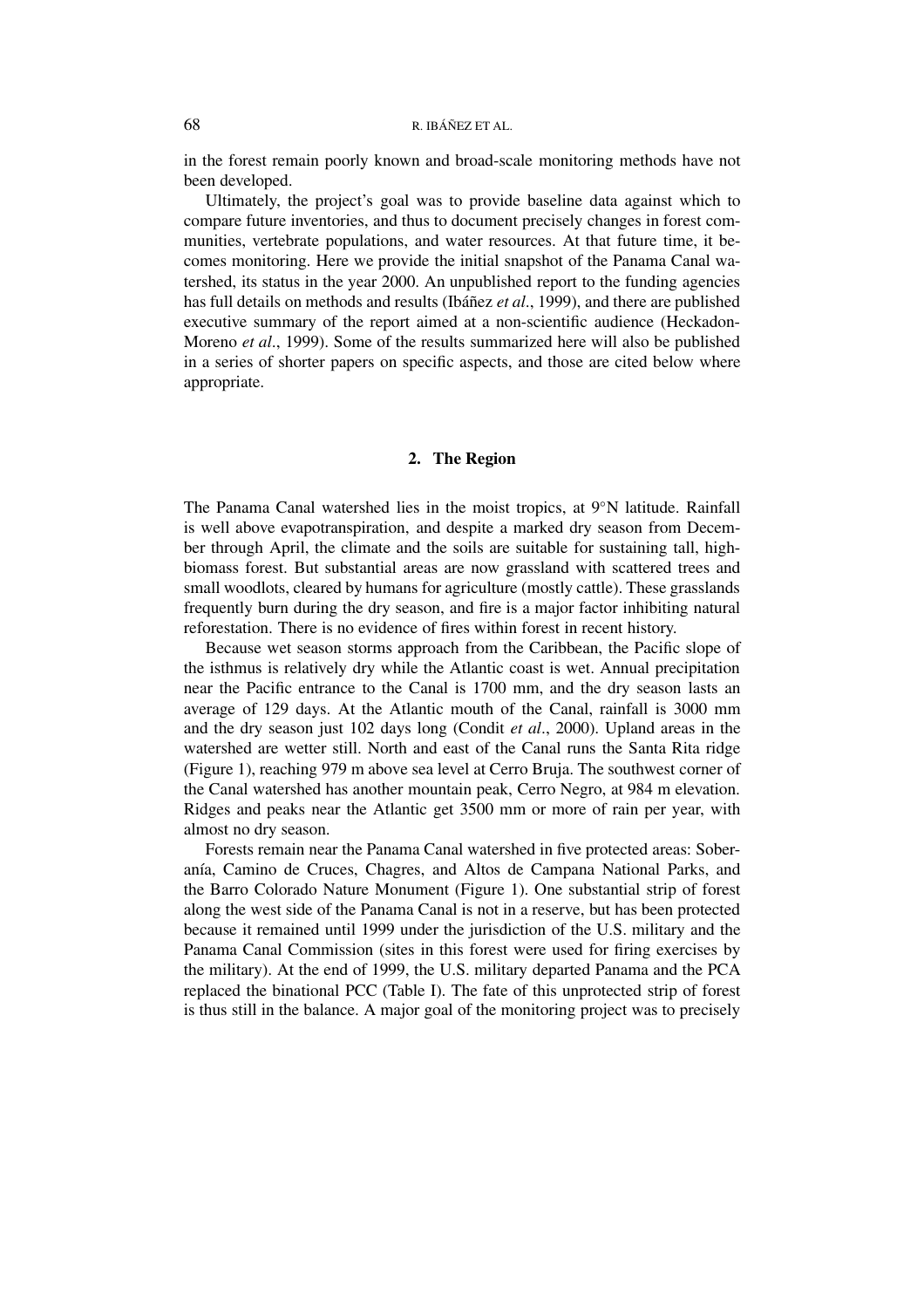

*Figure 1.* Forest and forest plots in the watershed of the Panama Canal. The solid outline indicates the extent of the Canal watershed. Forest is shown in dark gray, ocean and lakes in white gray; only forest inside the watershed was mapped, except for the regions near both Canal entrances (technically outside the watershed). Plots are indicated by black squares. Location of three national parks (NP) and the Barro Colorado Nature Monument are indicated. The Nature Monument includes Barro Colorado Island, the large island in the Canal, and four peninsulas near the island. Regions discussed in the text are indicated ('C' means Cerro, Spanish for mountain). The forest immediately adjacent to the Canal and all the plots therein (Sherman, Barro Colorado, Soberanía, Gamboa, and Cocolí) are referred to as the Canal corridor in the text. The remaining plots, at Santa Rita, C. Negro, C. Bruja, and in Chagres National Park, are referred to as wet and montane areas. North is up in all maps. The Canal is about 65 km long from ocean to ocean.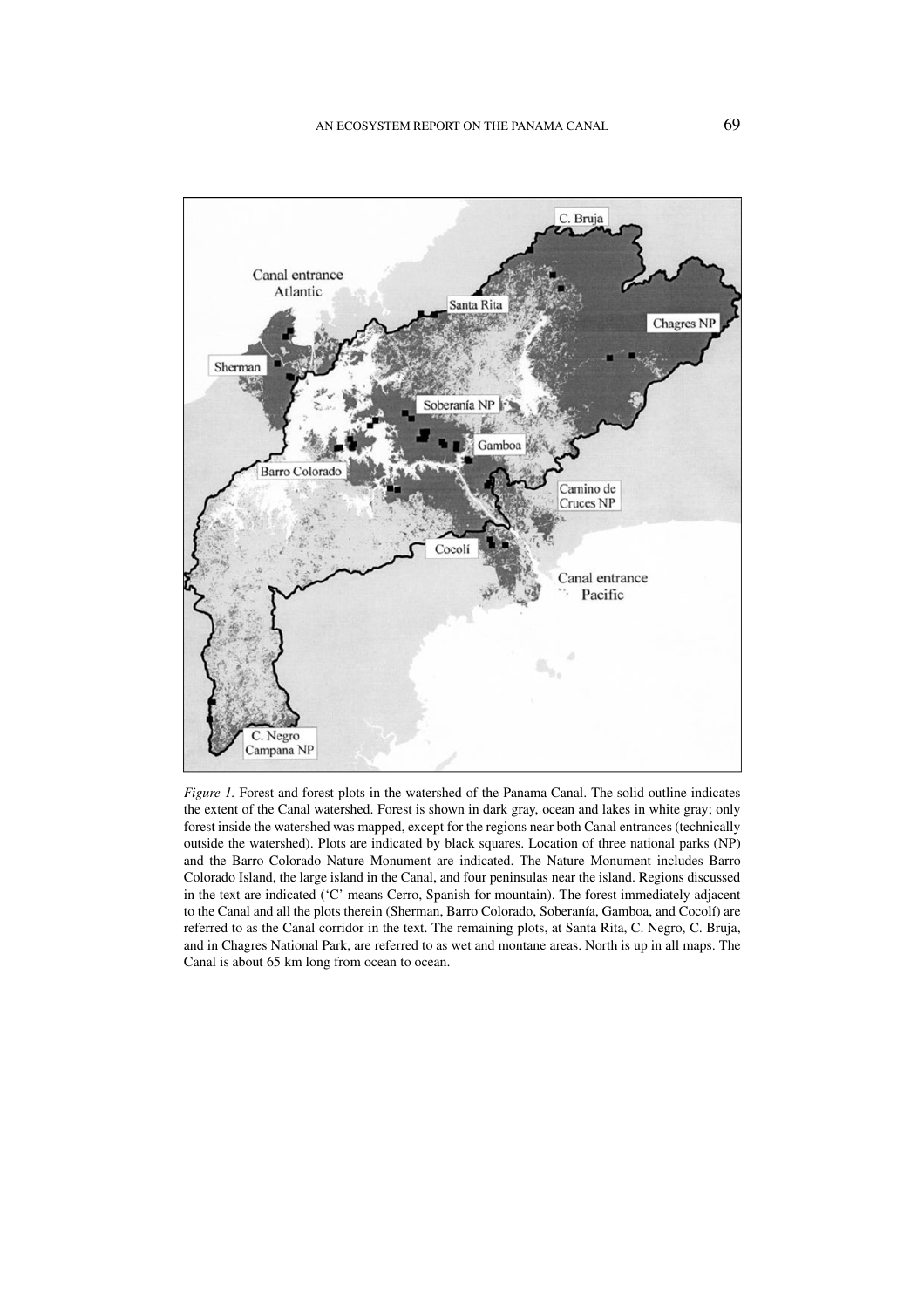## 70 R. IBAÑEZ ET AL. ´

delimit forests in the entire watershed, and to determine which are outside protected areas.

The forests of central Panama are very diverse in both plant and animal life. Barthlott *et al*. (1996) report that southern Central America has plant diversity as high as any other site in the world, higher than Amazonia, and Stotz *et al*. (1996) make a similar statement for forest bird diversity of Panama. According to Holdridge's forest classification, there are four life zones in the Canal watershed, but the majority of the land is lowland moist forest (Holdridge, 1967; Croat, 1978). The Santa Rita ridge is lowland wet forest, and small areas at higher elevation are in montane life zones. A main goal of the monitoring project was to delimit forest regions based on tree species composition and document differences in both plant and animal communities between them.

# **3. The Institutions**

The USAID is a U.S. government agency that provides financial support to development projects throughout the world, and has a mandate for protecting natural resources (Table I). The agency has worked in Panama since 1961, and has sponsored many programs in forest protection, restoration, and monitoring. It was USAID that determined the need for monitoring of the Canal watershed and provided funds to initiate the project. They approached STRI in 1995 for assistance in designing and operating the project.

STRI is a Republic-of-Panama-based bureau of the Smithsonian Institution, a trust instrument of the U.S. government operating a museum and research complex (Rubinoff and Leigh, 1990; Table I). STRI has a long history of biological research in the Canal area of Panama, and 30 scientists work full time at the institute. Of particular relevance to USAID's goal with the monitoring program, STRI has a research reserve on Barro Colorado Island in the Panama Canal (Figure 1), where thousands of studies on forest animals and plants, ecology, hydrology, and geology, have been carried out since the 1920s (Leigh *et al*., 1982; Leigh, 1999). Several scientists at STRI agreed to assist in the design and implementation of the monitoring program.

ANAM is the Panamanian government's natural resource agency, and is responsible for protecting national parks and managing natural resources. It is not a scientific agency, and did not have the resources to carry out a thorough monitoring program. One of USAID's goals was build this capacity in ANAM, so ANAM could continue monitoring in the future without external assistance. STRI was originally charged with designing a program within ANAM that would eventually be taken over by the Panamanian institution. Equipment purchased and personnel trained were to be incorporated into ANAM. In January 2001, this turnover to ANAM did take place, although only about one-quarter of the monitoring personnel were included.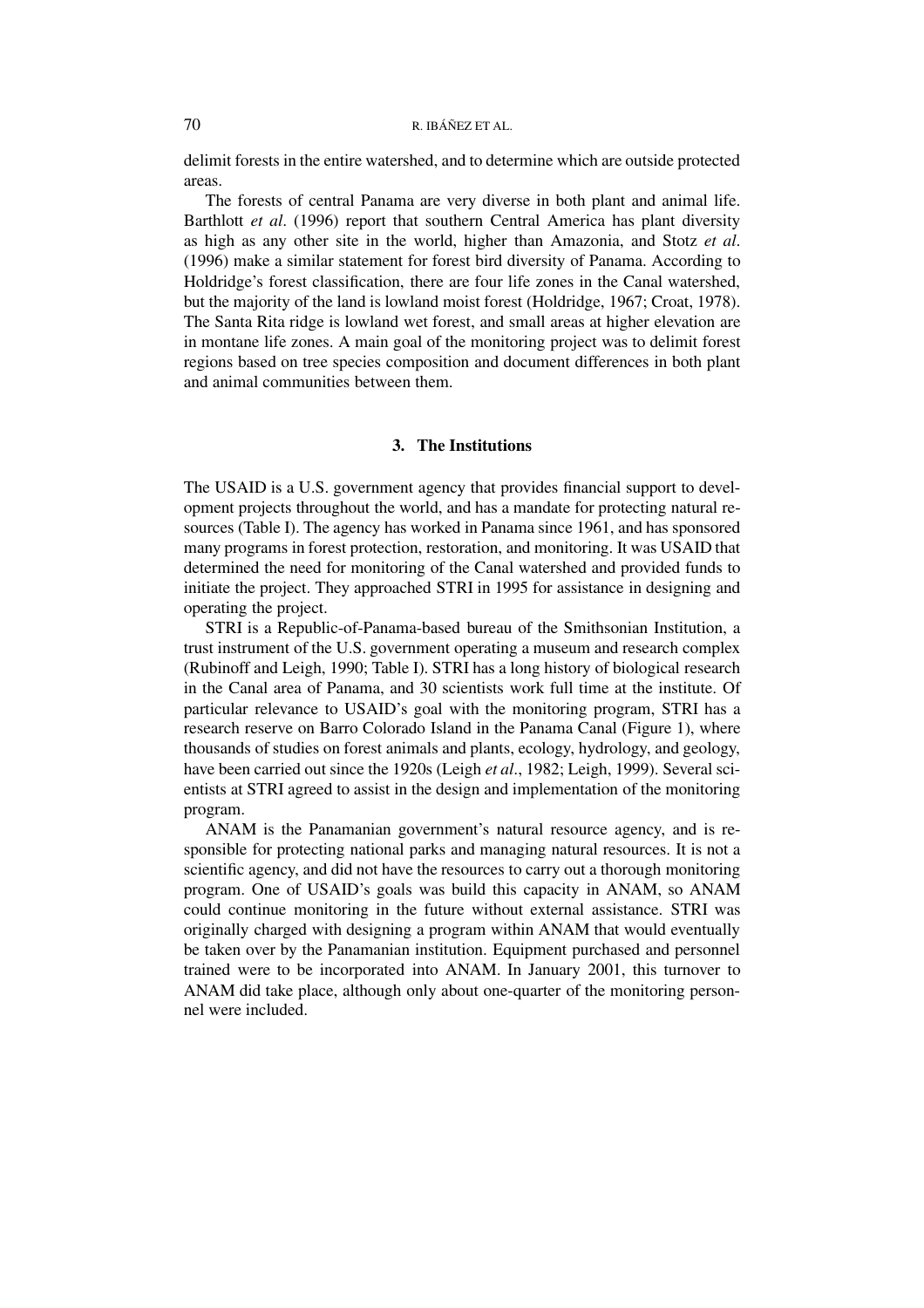# **4. Forests of the Panama Canal Watershed**

#### 4.1. FOREST COVER

The extent of intact forest is crucial to the fate of ecosystems of the Panama Canal area, and the PMCC purchased computer equipment and satellite images to set up a laboratory at ANAM for estimating forest cover remotely. Several LANDSAT images from the 1997 and 1998 dry seasons were found that, jointly, provided cloud-free coverage for 92% of the watershed. Using a supervised and subsequently non-supervised classification (Lillesand and Kiefer, 1987), three vegetation types were mapped: forest, grassland (often with scattered trees), and *rastrojo* (shrubby vegetation <10 m tall). Infrared aerial photos of the entire watershed were acquired in 1997 from the U.S. Army Corps of Engineers to classify the remaining 8% of the watershed, as well as to assess the accuracy of satellite classification.

We estimate that 54% of the land area of the Panama Canal watershed is forest and 43% pasture or rastrojo (Table II). The forest is mostly in two large blocks, one east of Lake Alajuela in Chagres National Park and one along the Canal (Figure 2). The area between the two is a patchwork of forest fragments (Figure 2). Two-thirds of the forest, 108 000 ha, is within the four protected areas of the watershed, while the remaining is mostly along the west side of the Canal, in former U.S. military installations that reverted to Panama in the year 2000. Conversely, the national parks include some deforested land, especially Altos de Campana (Table II).

#### 4.2. OLD GROWTH FOREST

Many of the Canal area forests were cleared over the past 200 yr. Particularly since the railroad across the isthmus was completed in the 1850s and work on the Canal was begun in the 1870s, human pressure on the forests has been extensive. We were thus interested in locating areas of old-growth forest – sites that escaped clearing over at least 200 yr. Without precise historical records, identification was based on subjective assessment of the stem diameter and species of large trees. Near the Canal, there are only scattered patches of old-growth forest: about half of Barro Colorado Island (Foster and Brokaw, 1982), along Pipeline Road in Soberanía National Park, and around the Fort Sherman canopy research crane. One small patch across the Canal from Gamboa shows large tree crowns in aerial photos, but remains inaccessible to scientists due to the former military exercises and presence of unexploded shells. All other forests south of Gamboa are secondary. There are probably no more than 3000 ha of old-growth forest near the Canal. But Chagres National Park, distant from the Canal, has extensive, undisturbed, old-growth forest (Figures 1 and 2). Access is difficult, though, as there are only a couple roads at the periphery of the park, and we base this assessment on the few sites where PMCC personnel entered and on evaluation of the aerial photos.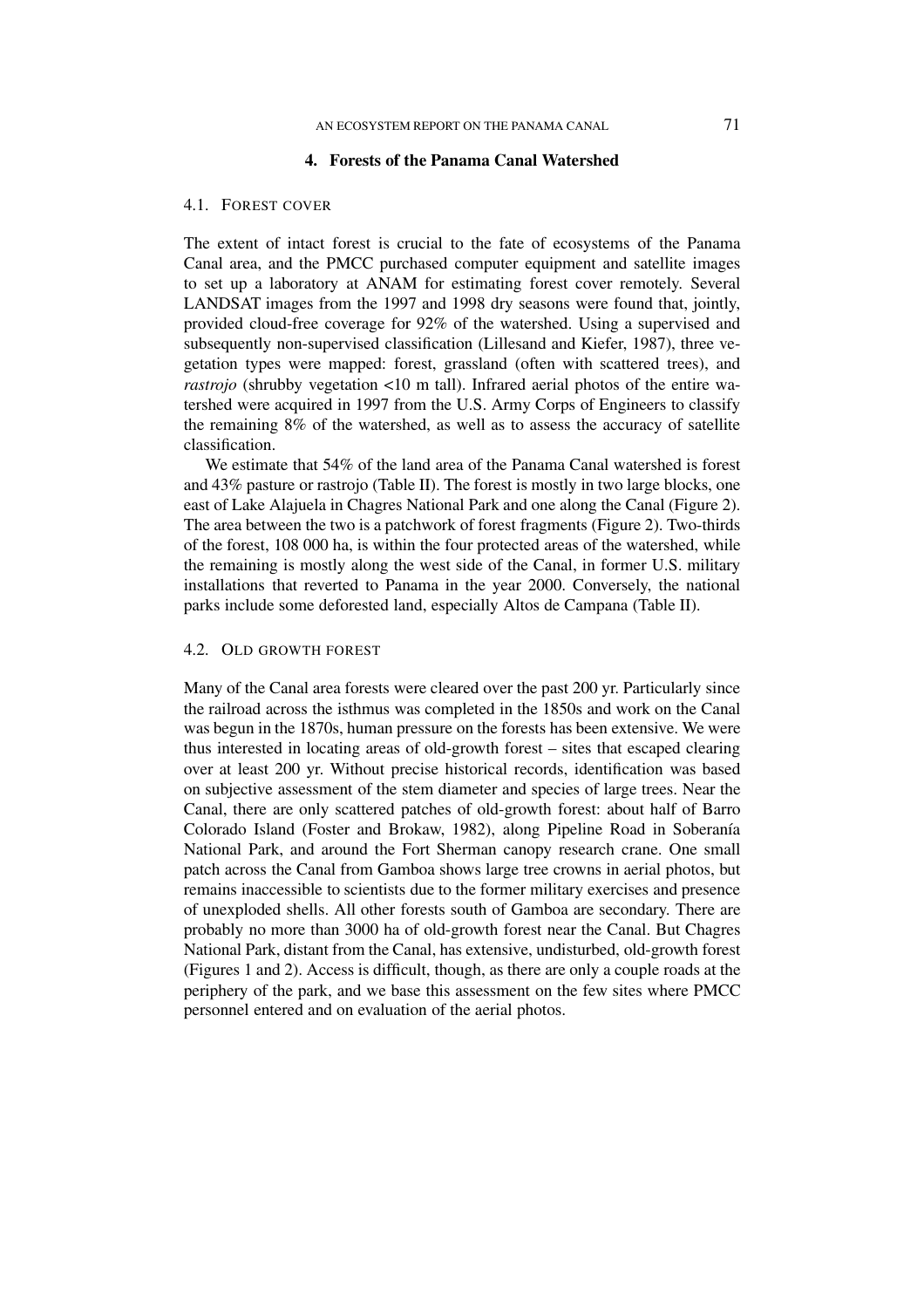#### 72 R. IBAÑEZ ET AL. ´

#### TABLE II

Forest cover in the Panama Canal watershed and its protected areas and major watersheds, and human populations in and around national parks. Total area includes urban areas as well as the three vegetation types; Chagres and Soberanía also include nearly  $60 \text{ km}^2$  of open water which are not included in the numbers here. 'Near park' means within 6 km of park boundaty. To compare with figures in and near parks, the population density of the watershed outside national parks is 65.3 persons  $\text{km}^{-2}$ . The Chagres River watershed refers only to the portion above Lake Alajuela. The number of villages in each watershed was not tallied.  $NP =$  national park,  $NM =$  nature monument,  $R =$  river. A fifth protected area, Camino de Cruces NP (Figure 1), is adjacent to the Canal near Panama City, but less than a square kilometer of the park lies in the watershed, so we did not include it in our analysis

| Site                 | Total land area $(km^2)$ |          | % Forest | Human population in 1990 |      |                              |                          |                |
|----------------------|--------------------------|----------|----------|--------------------------|------|------------------------------|--------------------------|----------------|
|                      | Forest                   | Rastrojo | Grass-   | Total                    |      | In park                      | Near park                | No. of         |
|                      |                          |          | land     |                          |      | (persons)<br>$\rm km^{-2}$ ) | (persons)<br>$km^{-2}$ ) | villages       |
| Chagres NP           | 869.3                    | 26.8     | 61.7     | 964                      | 90.2 | 2712                         | 14067                    | 39             |
|                      |                          |          |          |                          |      | (2.8)                        | (44.7)                   |                |
| Soberanía NP         | 153.4                    | 4.1      | 9.9      | 167                      | 91.9 | 75                           | 19072                    | $\overline{4}$ |
|                      |                          |          |          |                          |      | (0.4)                        | (49.0)                   |                |
| Campana NP           | 10.7                     | 5.8      | 4.5      | 21                       | 50.3 | $\mathbf{0}$                 | 1400                     | $\mathbf{0}$   |
|                      |                          |          |          |                          |      |                              | (20.0)                   |                |
| Barro Colorado NM    | 49.2                     | 1.0      | 0.8      | 51                       | 96.6 | $\Omega$                     | 466                      | $\mathbf{0}$   |
|                      |                          |          |          |                          |      |                              | (2.2)                    |                |
| Outside parks        | 487.3                    | 301.5    | 826.9    | 1688                     | 28.9 |                              |                          | 389            |
|                      |                          |          |          |                          |      |                              |                          |                |
| Chagres R watershed  | 405.7                    | 4.1      | 4.1      | 414                      | 98.0 |                              |                          |                |
| Pequení R watershed  | 127.7                    | 2.6      | 4.6      | 135                      | 94.6 |                              |                          |                |
| Boquerón R watershed | 76.3                     | 4.4      | 10.2     | 91                       | 83.9 |                              |                          |                |
| Gatún R watershed    | 73.1                     | 11.3     | 32.2     | 117                      | 62.5 |                              |                          |                |
| Trinidad R watershed | 31.7                     | 51.7     | 88.6     | 174                      | 20.2 |                              |                          |                |
| Cirí Grande R        | 37.6                     | 66.2     | 79.1     | 186                      | 18.2 |                              |                          |                |
| watershed            |                          |          |          |                          |      |                              |                          |                |
| All Panama Canal     | 1570                     | 339      | 904      | 2892                     | 54.3 | 2787                         | 35005                    | 432            |
| watershed            |                          |          |          |                          |      | (2.3)                        | (35.5)                   |                |
|                      |                          |          |          |                          |      |                              |                          |                |

Old-growth forest is mostly restricted to wet and steep sites, those less attractive for cattle pasture or other crops. Human populations have always been densest on the dry Pacific slope, where all the forests have been cleared or heavily cut in the past 100–150 yr.

#### 4.3. TREE SPECIES COMPOSITION

To assess tree species richness and to define forest types, the PMCC censused trees in 31 square 1 ha plots, 10 0.32 ha plots  $(40 \times 80 \text{ m})$ , and utilized data from 3 larger plots – a 50 ha plot at Barro Colorado Island, a 6 ha plot at Fort Sherman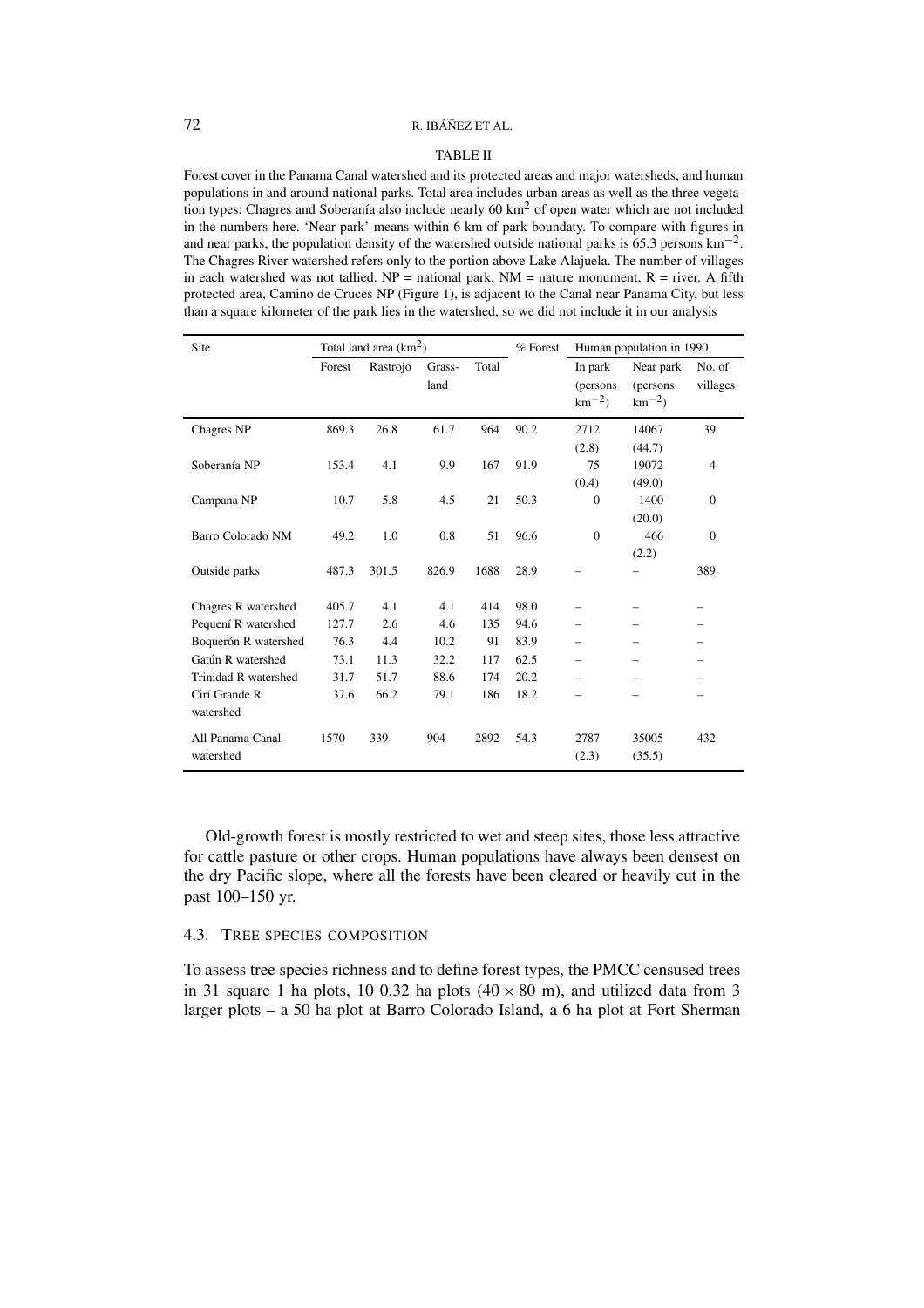

*Figure 2.* Old growth forest of the Panama Canal watershed. Forest is indicated in dark gray, as in Figure 1, and old growth in black. Small pockets of old growth on Barro Colorado Island and in Soberanía National Park are shown, as well as tiny fragments near Cerro Negro.

near the Atlantic mouth of the Canal, and a 4 ha plot near the Cocolí River not far from Panama City (Condit *et al*., 2000; see Figure 1). Stems ≥ 1 cm diameter were censused in all plots except the 10 small ones (see Condit, 1998; Pyke *et al*., 2001). The most striking feature of the tree communities documented by these plots was how variable they were in species composition: except for plots within 1–3 km of each other, no two forests were similar in species (Pyke *et al*., 2001). Adjacent hectares shared 7–9 of their 10 top-ranking species, but at greater distances, rarely more than five of the 10 dominant species were shared. Plots at Cocolí and Sherman, on opposite sides of the isthmus, had no top-ranking species in common. Overall similarity of the 1 ha plots (percent of all species shared) declined from 60–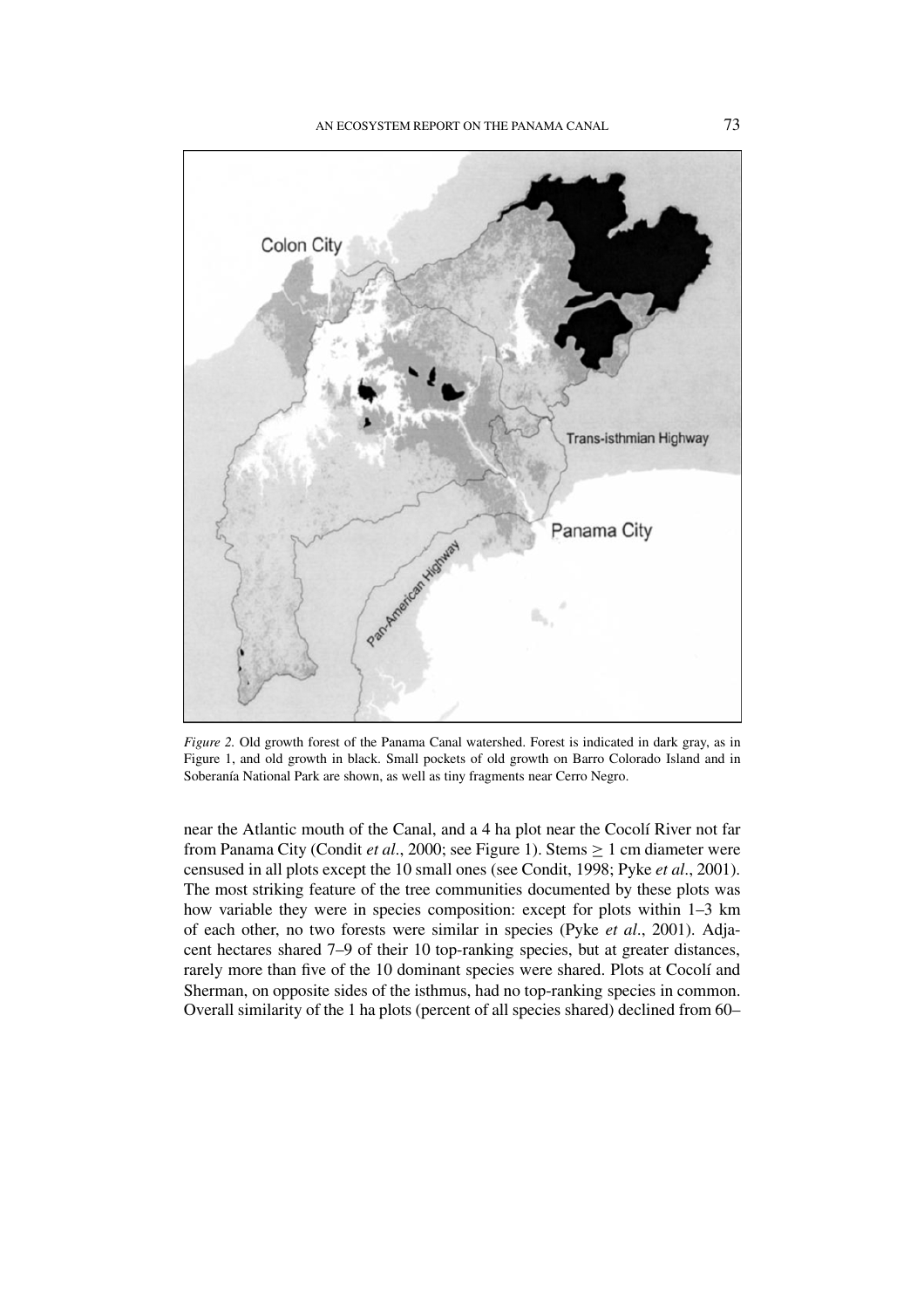

*Figure 3.* Non-metric multi-dimensional scaling ordination of 1 ha plots, where all trees  $\geq$ 10 cm dbh were censused. Just six of the hectares of the 50 ha plot at Barro Colorado Island are included. Symbols represent geographic regions, and in general, the ordination closely parallels geography. Conspicuous exceptions are due to geological transitions. One black circle near the Pacific slope (Cocolí group) represents a plot on limestone near Fort Sherman (see text). Two open circles near the Atlantic group represent plots geographically close to Gamboa, on a small outcrop of an andesite formation that mostly occurs in Soberanía and Chagres National Park. This andesite develops a flora characteristic of wet sites (Pyke *et al*., 2001).

70% in plots separated by 2 km or less, to 35% in plots separated by 10–30 km, and to below 20% in plots separated by 50 km or more (Condit *et al*., 2002). The total fraction of species shared between single hectares is an underestimate, but the sharp decline with distance and the lack of abundant species in common demonstrates that forests on opposite sides of the isthmus are quite different in tree composition.

Forest plots of the wetter areas, on ridges and peaks along the Atlantic coast in the northeast part of the watershed, and near Cerro Negro in the southwest (Figure 1), were quite distinct in tree species composition from plots near the Canal. Of 599 woody species found in 10 wet forest plots, just 195 were shared with plots in the Canal corridor, (all lowland sites within 5 km of the Canal). Wet sites stand out in an ordination (Figure 3). In the Holdridge system, these wetter sites are classified as wet or submontane forest, while the Canal corridor is moist forest. Thus, the Holdridge classification reflects the primary division in species composition, but it fails to reflect the enormous variation within the moist forest zone, from Atlantic to Pacific within the Canal corridor (Pyke *et al*., 2001).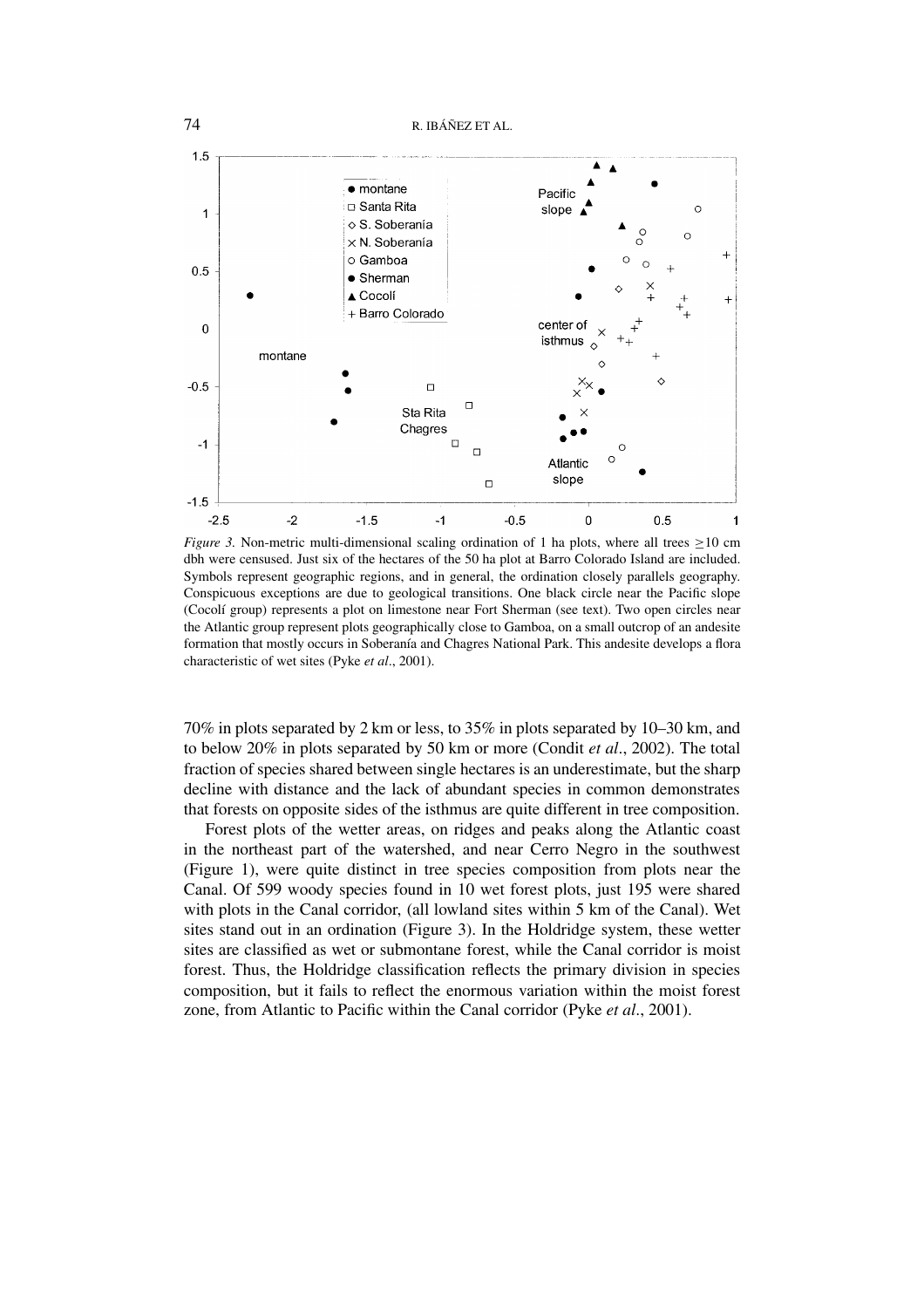Pyke *et al*. (2001) tested for the impact of geology, soil, climate, and geographic separation on forest composition, and Condit *et al*. (2002) examined how dispersal limitation affects tree distributions and forest composition. The rapid change in tree species composition at distances <3 km is probably due to dispersal limitation – most tree species do not spread seeds far (Clark *et al*., 1999). But the continuous and substantial change in tree species composition across the isthmus and into the upland areas is caused largely by the rainfall gradient – many species are restricted to wet or dry regions. This can be clearly seen by contrasting species turnover across the isthmus of Panama with turnover in Amazonia, where there is no rainfall gradient and where forests hardly change over 50 or 100 km (Pitman *et al*., 2001; Condit *et al*., 2002). In Panama, there was also a weak geological impact on tree species composition (Pyke *et al*., 2001.). For example, a plot on limestone near Fort Sherman shared just 18% of its species with a plot <2 km away on sandstone, but 30% of its species with plots in much drier forest 53 km away at Cocolí (Figures 1 and 3). Conversely, there were cases where communities on similar substrate but 20–30 km apart shared more than 50% of their species, for example the Sherman plots with Soberanía National Park.

#### 4.4. TREE DIVERSITY

The forests around the Panama Canal are remarkably diverse, but mostly in a geographic sense. That is, *β*-diversity is very high, whereas *α*-diversity is only moderate by tropical forest standards. Single plots in the Canal corridor averaged 84 tree species (>10 cm in stem diameter) per ha, whereas those on Santa Rita and montane sites had 145 tree species per ha. For comparison, lowland forests in Ecuador and Malaysia have more than 200 species per ha (Condit, 1995; Romoleroux *et al*., 1997). But in our entire dataset of 94 ha, we tallied 963 morphospecies (including all free-standing woody plants  $\geq 1$  cm diameter). The Barro Colorado 50 ha plot had 301 species >1 cm diameter in 1995; the other 43 plots scattered across the watershed, from dry to wet, from sea level to 800 m elevation, added 662 more species.

The 559 species from the Canal corridor were mostly identified: 86% (480 species) have been named to the species level. The flora of this area has been catalogued for many years (Standley, 1933; Croat, 1978; Foster and Hubbell, 1990; Foster and Brokaw, 1992). In contrast, just 68% of the species at the Santa Rita and montane plots have been fully identified (but 98% are named to the genus level). Nine species not previously known in Panama have been firmly identified, and five more tentatively identified; we suspect that several more of the unnamed species will be new to the Panama flora, and some probably new to science. One genus found by the PMCC, *Lecointea* in the Leguminosae, has never been observed in Panama before.

Two large genera illustrate the diversity of the wet ridges and mountains, as well as the poor state of the knowledge of their flora. The 10 Santa Rita and montane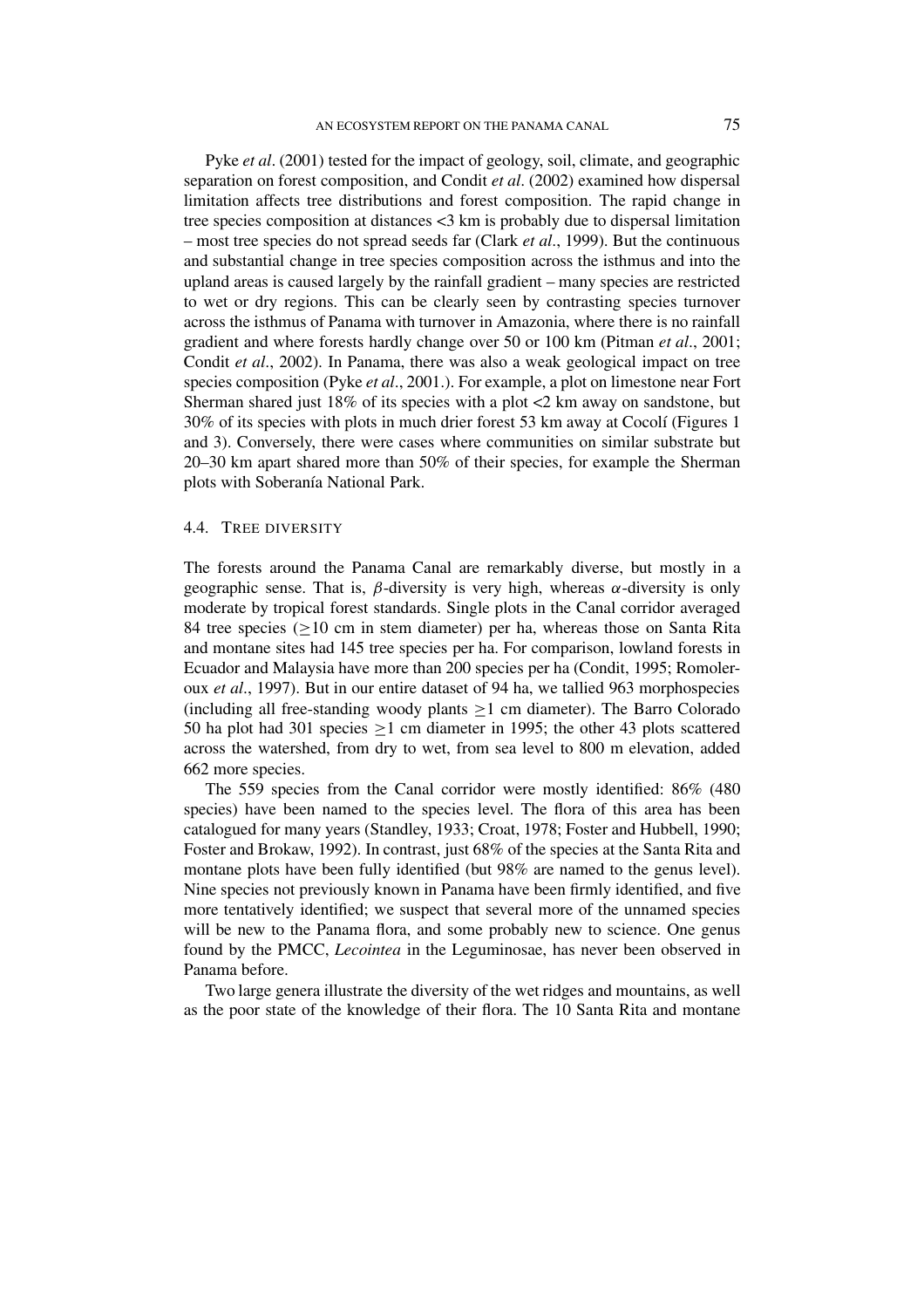# 76 R. IBAÑEZ ET AL. ´

inventories include 31 species in the genus *Inga* (Leguminosae), 7 of which are unidentified, and 28 species in *Pouteria*, 14 of which remain unknown. All plots together have 35 *Pouteria*, while the flora of Panama lists just 25 for the entire country. Thus, if all 35 of those morphospecies prove to be distinct species, the PMCC will have uncovered 11 *Pouteria* species new to the flora of Panama.

# 4.5. TOTAL SPECIES RICHNESS

How many tree and shrub species are there in the Canal watershed? We recorded 963 in 44 census plots, but how many are there outside the plots? We gathered data from the checklist of the *Flora of Panama* (D'Arcy 1987) as updated by M. Correa and C. Galdames (pers. comm.). The updated list mentions 863 tree and shrub species as occurring in the Canal Zone, the former designation for an area that corresponds closely with what we define as the Canal corridor. The 33 Canal corridor plots included 83 species not in the checklist, meaning we can name 946 species that have been collected in the corridor; plots include 559 of them. More broadly, the checklist mentions 1555 tree and shrub species as present in the Canal Zone and two adjacent provinces, Colon and Panama. There are 189 species identified in the 44 tree plots but not in the checklist, so we can name 1744 species in those three political zones. But the provinces of Colon and Panama extend well beyond the Canal watershed, so this number can only be used as a guide for estimating total tree and shrub species richness in the watershed.

Still, for the entire Canal corridor and for the watershed, the plots capture no more than 60% of all tree and shrub species present. Even a very intensive network of tree plots is not very effective at identifying species present. There are many rare and localized tree species in tropical forests, which are seldom encountered. It is easy to see this within the plots, for instance, of the 559 species observed in plots in the Canal corridor, 86 were seen in only a single hectare and 55 were represented by a single individual. Including the entire dataset, 208 of 963 species were observed once only.

To estimate total species richness in different regions of the Canal watershed, we extrapolated species counts in plots to larger areas using the diversity index known as Fisher's alpha (Condit *et al*., 1998), and with species-area curves (Table III). This approach leads to a low estimate of species richness in the Canal corridor, only 800–950 compared to 946 as judged from the checklist of Panama. One source of error may be the distribution of the rarest species, those not sampled in plots. If they tend to be more localized than common species, then it is impossible to accurately estimate species ranges from the plots. For the entire watershed, the estimated total number of species is about 1700–2300, but many more sites where inventories are complete are needed to test modeling approaches and to understand better the abundance and distribution of the rarest species.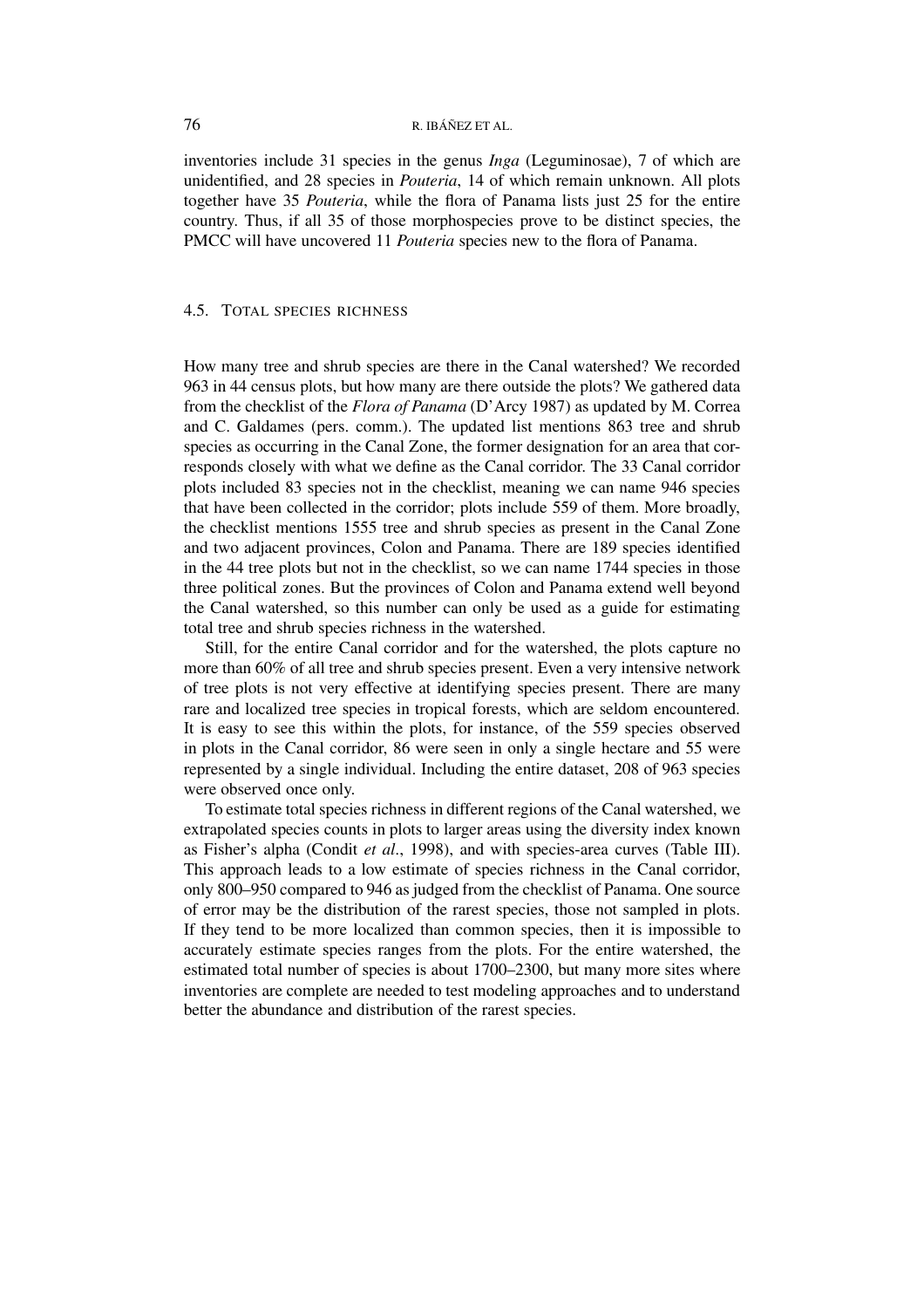| Region                                         | Observed species<br>in plots | <b>Estimated total</b><br>species |
|------------------------------------------------|------------------------------|-----------------------------------|
| Pacific slope (Cocolí region)                  | 191                          | 350-450                           |
| Central isthmus (Barro Colorado and Soberanía) | 302                          | 420-470                           |
| Atlantic slope lowland (Sherman region)        | 252                          | $500 - 600$                       |
| Canal corridor non-forest species              | $\overline{0}$               | $\sim$ 100                        |
| Total Canal corridor                           | 561                          | 800-950                           |
| Chagres/Campana wet forest                     | 599                          | 1400-2200                         |
| Total watershed                                | 963                          | 1690-2320                         |

#### TABLE III

Estimated number of species in different regions of the Canal watershed

# **5. Vertebrate Populations**

The PMCC carried out two types of surveys to obtain baseline data on vertebrates in the watershed. In five remote areas with difficult access, 10-day intensive inventories were done of all terrestrial vertebrate groups, using mist-nets, small mammal traps, by walking trails, and by talking with local residents and ANAM park wardens, in an attempt to document all species present. At other sites closer to the Canal, three kinds of repeated surveys were carried out. First, large mammals and birds favored by hunters were censused on eight transects, each 5 km long, covering areas differing in hunting pressure (Wright *et al*., 1999). Second, birds were censused with mist-netting (20 nets for 500 net-hours per site) before and after the breeding seasons, and with point counts during the breeding season (12 points per site). Seven sites were located in six different forest blocks ranging from small fragments (300) to fairly large forests (15 020 ha). Third, frogs were censused using daytime counts along 10 sites  $(200 \times 1 \text{ m}$  transects along streams at most, but 30 m of an entire streambed at Barro Colorado Island), at low elevation (<100 m) at Barro Colorado and Soberanía National Park, and at mid-elevation (360–835 m) in Chagres National Park (Ibáñez *et al*., 1999). Frogs were counted during the dry seasons of 1998–2000, from mid-December to April, when they congregate near streams.

# 5.1. MAMMALS AND LARGE BIRDS

An important consideration in tropical forest conservation status is the intactness of the large mammal and bird fauna. At the four remote inventory sites in Chagres National Park the observed fauna was largely intact. These sites have jaguar (*Panthera onca*), puma (*Felis concolor*), and white-lipped peccary (*Tayassu pecari*), Central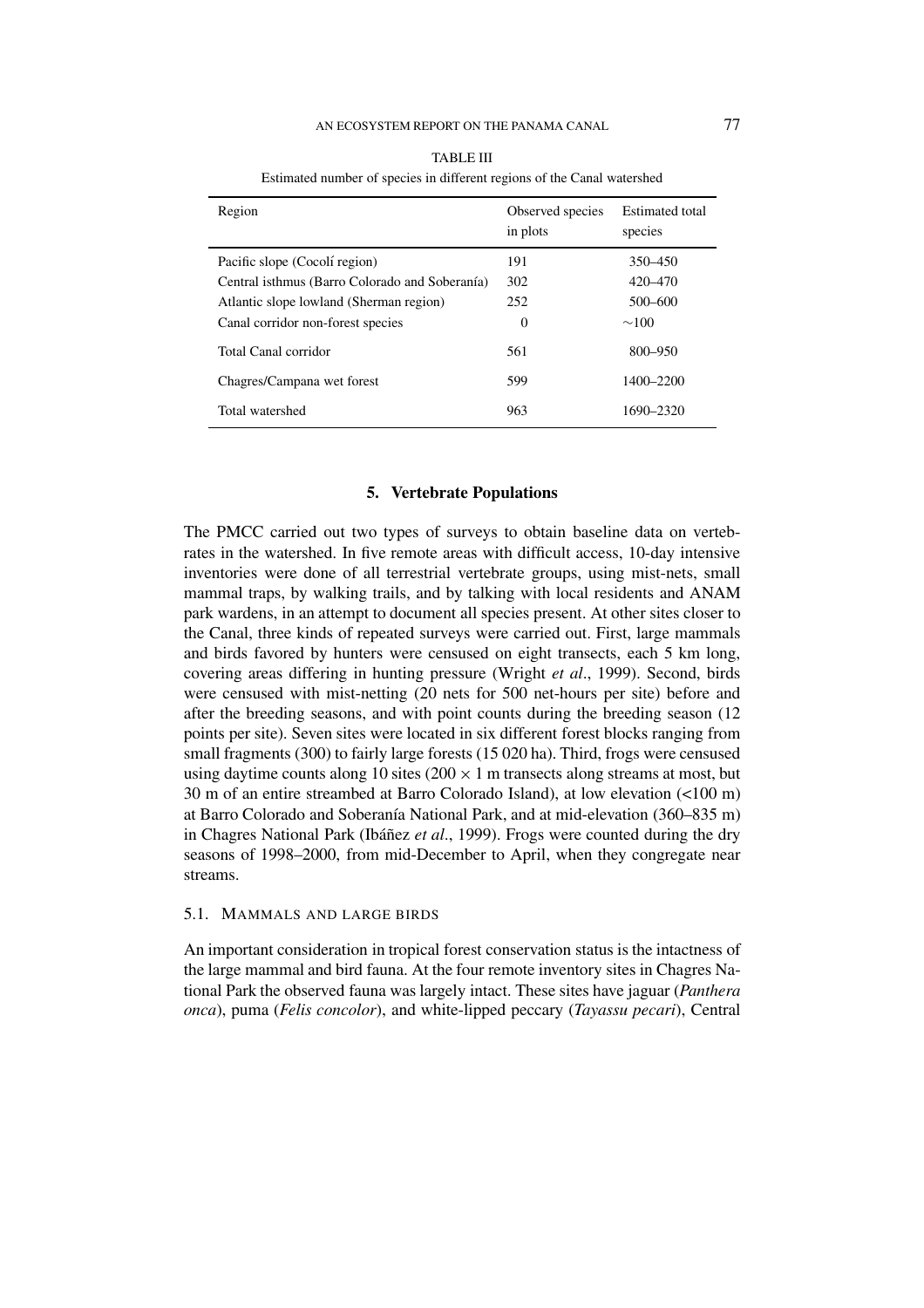American spider monkey (*Ateles geoffroyi*), and probably bush dog (*Speothos venaticus*), but this is based largely on information from local residents. Such large mammals are very difficult to census without intensive, long-term efforts. Interestingly, an active harpy eagle (*Harpia harpyja*) nest was found on the surveys – the first nest observed in the Canal watershed. A second harpy nest was subsequently located nearby. In contrast to the four sites with complete fauna, the fifth remote inventory site in Altos de Campana National Park was missing most of these large mammals and birds.

The repeated surveys in forests close to the Canal provided quantitative encounter rates, and will allow future population trends to be documented. Surprisingly, many large game species were observed in the Canal corridor, even in the face of fairly intense hunting pressure. Howler and white-faced monkeys (*Aloutta palliata*, *Cebus capucinus*) and agoutis (*Dasyprocta punctata*) were seen on all transects, and collared peccaries (*Tayassu tajacu*) and white-tailed deer (*Odocoileus virginianus*) were recorded at all but the most heavily hunted site (Wright *et al*., 1999). Crested guans (*Penelope purpurascens*) were commonly censused on Barro Colorado, and great tinamou (*Tinamus major*), large pigeons (*Columba* spp.), parrots (*Amazona* spp.), and toucans (*Ramphastos* spp.) were recorded on nearly every transect.

Of the 11 species of large mammals censused, nine showed a negative correlation between abundance and hunting pressure, and for five the trend was statistically significant (Wright *et al*., 1999). In general, it appears that in forests on the Pacific side of the Canal corridor near Panama City and other settlements, hunting pressure is intense and large mammals of any sort are scarce. For large birds, no relation between hunting pressure and sighting frequency were evident. The caliber of most of the shotgun shells observed was too large for birds, suggesting hunters were mainly after mammals. In heavily hunted areas, seed predation by mammals on two palm species was evaluated. Seeds accumulated beneath tree canopies in hunted areas, whereas most seeds are removed at Barro Colorado. As a result, the palms recruit far more seedlings in hunted areas, but mostly very close to adult trees. This indicates that hunting could alter forest composition (Wright *et al*., 1999).

Several of the largest vertebrates were seldom or never encountered on census transects, so we assembled records of sporadic recent sightings to assess current population status in qualitative terms. The only large mammal that has been entirely lost from the Canal corridor is the white-lipped peccary. Jaguar still occur in Soberanía National Park and the Fort Sherman area, and wanderers occasionally reach Barro Colorado Island. Puma now appear to be regular residents at Barro Colorado Island – there are recent photographic records of three different animals. More unexpectedly, there are two recent reliable sight reports of bush dog from Soberanía National Park. Baird's tapir (*Tapirus bairdii*) and spider monkeys were both extirpated from the Canal corridor by the 1930s, but both were reintroduced to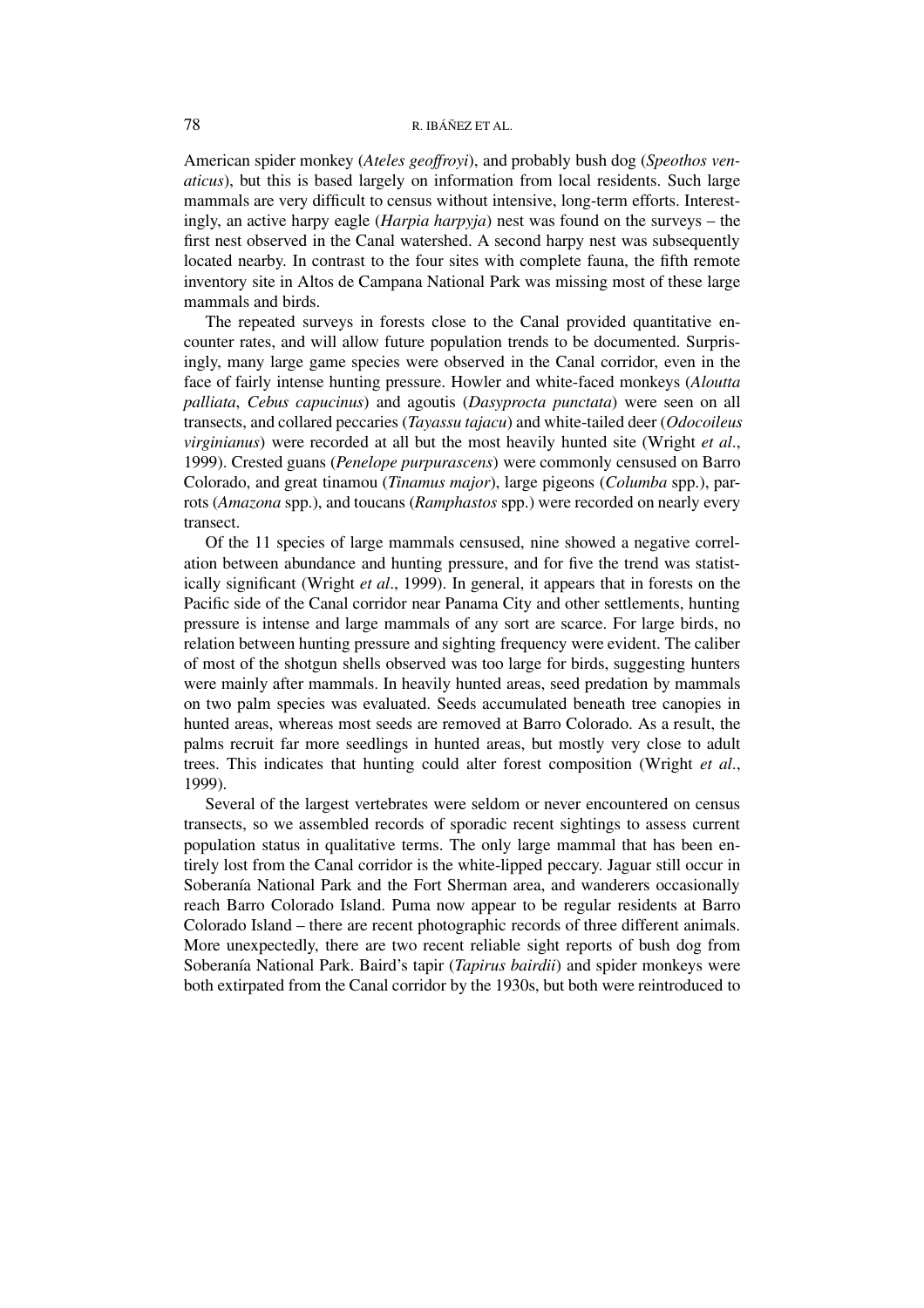Barro Colorado Island in the 1960s and have persisted; there are also a few recent records of tapir from the Fort Sherman area.

Among large birds, several species are effectively extirpated from the Canal corridor: harpy and crested (*Morphnus guianensis*) eagles and four species of macaw (*Ara* spp.). There are occasional records of the eagles that are probably wandering birds, and recently the Peregrine Fund attempted to introduce harpies to Soberanía National Park and Barro Colorado. Unfortunately, two introduced birds were killed by hunters, and another bird refused to stay at Barro Colorado and has been recaptured. Finally, the great curassow (*Crax rubra*) is rare but still present in Soberanía National Park and the Fort Sherman area, and there is one recent record from Barro Colorado.

### 5.2. BIRDS IN FOREST FRAGMENTS

Counts of small forest understory birds indicated a clear contrast between small and large fragments: 50–60% of the species in small fragments were birds that typically utilize second-growth habitat, whereas only 10–20% of the species in large fragments were (Condit *et al*., 2001). That is, small fragments are dominated by birds of the surrounding pastureland, whereas large fragments are dominated by true forest species.

Barro Colorado Island (1567 ha) has provided one of the best documented examples of species loss from forest fragments following isolation. Some 30 forestinterior species have disappeared from the island since its creation in 1914 (Willis, 1974; Karr, 1997; Robinson, 1999). Interestingly, some forest species that have become extinct on Barro Colorado were observed in much smaller fragments on the mainland, so that fragment size is not the sole determinant of survival. Nest predation rates are known to be higher on Barro Colorado Island than in some mainland sites (Karr, 1997), and it also appears that some species are able to recolonize fragments over land, but unable to recolonize over water.

#### 5.3. DIVERSITY AND POPULATION FLUCTUATIONS OF FROGS

Eighty-six species of anurans are known from the Panama Canal watershed (Condit *et al*., 2001). Nearly all are forest-dwellers, but there is a general division in the fauna between lowland and highland sites: 60% of the species are found at both low and high elevation, while 17% are restricted to lowlands and 22% to uplands (Condit *et al*., 2001).

Twenty-seven frog species, mainly leaf litter frogs, were observed in the censuses, with an average of 10 species per site (range, 6–13 species/site). A few frog species were present at all or most sites: *Colostethus flotator*, *Bufo typhonius, Eleutherodactylus fitzingeri, E. vocator* and *Dendrobates auratus* (at 10, 8, 8, 8 and 7 sites, respectively).

The censuses showed clear changes in frog community with elevation, but also with distance at the same elevation (Figure 4). The only transects which shared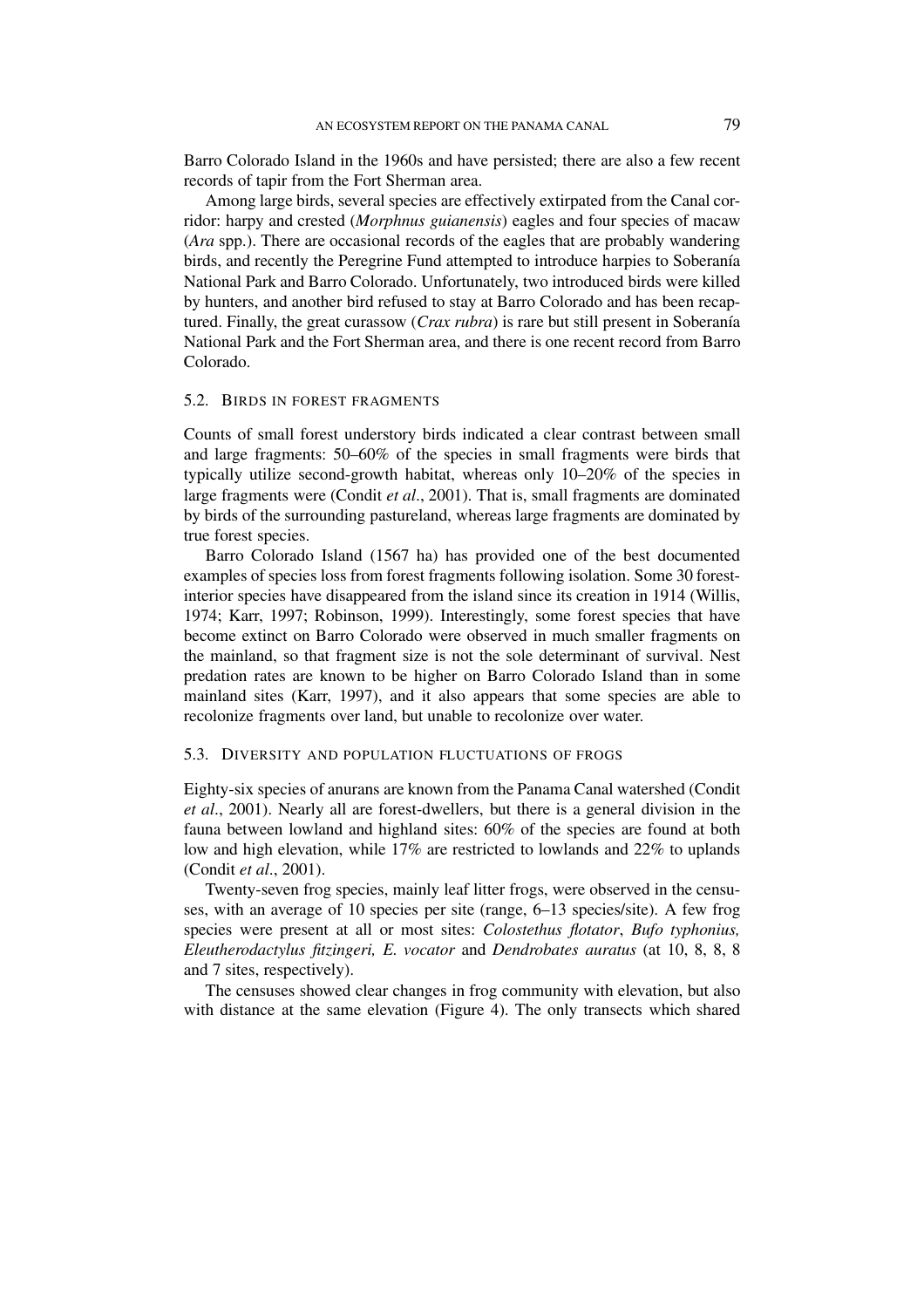

*Figure 4.* Sorensen similarity in anuran species composition between two transects as a function of distance between the transects. Sorensen similarity is found by dividing the number of species common to two sites by the mean number of species encountered at the two sites.

>70% of the species observed were within 7 km of each other. Among the lowland Barro Colorado and Soberanía sites, the Sorensen similarity in species composition declined quickly with distance. But elevation also had a pronounced impact on frog communities (Figure 4): among sites >30 km apart, similarity was 0.12– 0.42 when elevation differed by  $>700$  m; this involved comparisons of the highest elevation site in Chagres National Park (835 m elevation) with lowland sites of Barro Colorado and Soberanía. The other two Chagres sites (360, 540 m elevation) were much more similar to the lowland sites, sharing 32–72% of their species, on a par with similarity among low elevation sites separated by more than 10 km. The turnover in frog communities with distance was remarkably similar to that observed in tree communities, as described above (Pyke *et al*., 2001). Both frog and tree community similarity declined with distance, even in similar habitat, over the first few kilometers. However, *β*-diversity was higher in trees, as Sorensen similarity of sites >40 km apart was always less than 20%, considerably lower than in frogs.

The site on Barro Colorado Island was previously censused several times from 1977–1995 using identical methods. The number of frogs counted has fluctuated over 23 yr, but there is no indication of general long-term population change (Figure 5). Some of the variation is probably due to rainfall patterns, because when rain falls during the dry season, fewer frogs congregate along streams. The very dry year of 1977 had high frog counts, whereas the very wet year of 1999 had the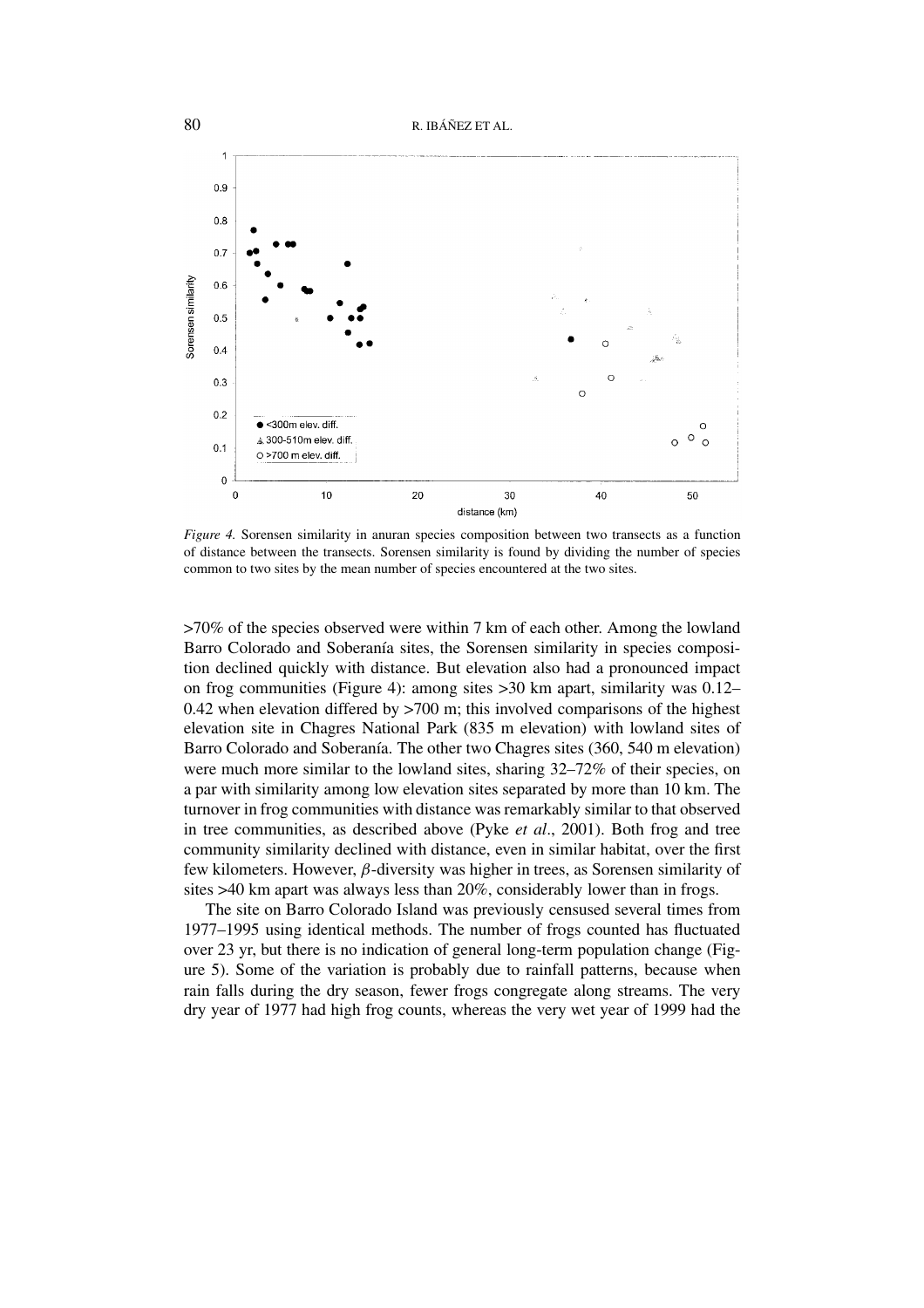lowest (Figure 5). Counts in 2000 were still low, but 1998 counts were high in most species. A multiple regression in which year and dry-season rainfall were included as predicting variables showed no significant effect of year in three of four species (Figure 5). In the last species, *Bufo typhonius*, counts have fallen significantly, even after accounting for rainfall. High variation in all populations underscores the need for long-term monitoring.

Overall, we conclude that frogs in the Canal watershed are not suffering from the drastic population declines caused by pathogenic fungi elsewhere in Central America and the world (Blaustein and Wake, 1990; Berger *et al*., 1998; Lips, 1999). Only two dead frogs were found during the 1998–2000 counts, none of which showed signs of the fungus in histological preparations from their skins. Although we do not have long-term data at the upland sites, a fairly diverse assemblage of frogs species associated with streams was found, and no dead or dying individuals were observed that could be attributed to a fungal disease (Ibáñez *et al*., 1999; Heckadon-Moreno *et al*., 1999).

## **6. Human Population**

#### 6.1. CENSUS

Every 10 yr, the Division of Statistics and Census of the Republic of Panama carries out a national census of the nation, and we acquired the data to analyze in parallel with the information on parks, watersheds, and forests. In 1990, the human population of the Panama Canal watershed was 113 000. The population has been growing substantially – from 22 000 in 1950 and 77 000 in 1980. Assuming the 1980–1990 growth rate – 3.8%  $yr^{-1}$  – continues, the population in 2000 would have been 166 000, and in 2010, 241 000. Analyses of the year 2000 census are not yet available, so we cannot test the projections.

The rate of increase from 1980–1990 was much higher in the Canal watershed than in the entire country (2.1%) or the Metropolitan area of Panama City (2.7%). The high growth of the watershed is due simply to its location on the northern outskirts of Panama City, which has 1.1 million people (Figure 6). The majority of the watershed's inhabitants live in Las Cumbres and Chilibre, within the metropolitan area of the capital city. Indeed, 62% of the 113 000 watershed residents live within 1.3 km of the Trans-isthmian Highway running from Panama City to Colon (Figure 4).

Away from this highway, the watershed consists of small rural settlements, many of which have neither paved roads nor electricity (Figure 6). Rural areas have expanded more slowly than the large towns near the Trans-isthmian Highway, but are still expanding. For example, the entire Watershed west of the Canal consists of rural communities, and the population there grew from 15 799 to 19 640 between 1980 and 1990 (2.2%  $yr^{-1}$ ).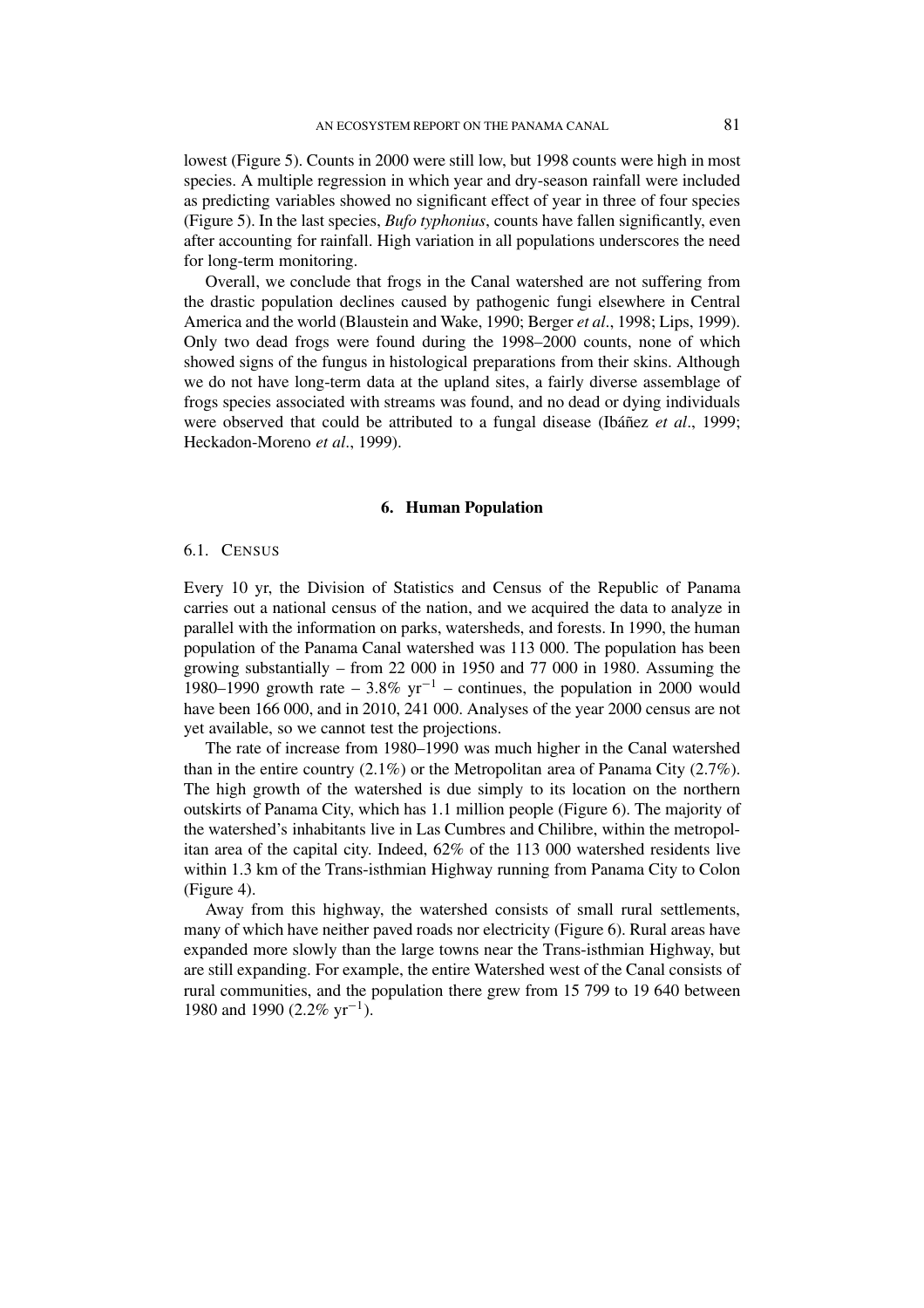

*Figure 5.* Mean number of frogs m<sup>-2</sup> per census (9–24 censuses per year) encountered during dry season counts. The upper left panel shows the total rainfall, in mm, recorded at Barro Colorado Island during the dry season months of January to April each year, and the lower right panel is the total frog count (sum of the four species). Frogs in the genus *Eleutherodactylus* were not consistently identified to species, so all are combined here. The lines are from a multiple linear regression, where year and rainfall were separate variables predicting frog count; rainfall was set to the mean of all 10 yr to make the prediction. For example, the regression for the total count was  $frogs = 0.0020 \times year$ 0.0024  $\times$  *rain* – 2.77 ( $r^2$  = 0.40,  $p$  = 0.17), mean rainfall was 283.1, so the line in the lower right panel is  $frog = 0.0020 \times year - 3.46$ . This suggests what the frog population would have been in a year if rainfall were average, and thus isolates the temporal trend.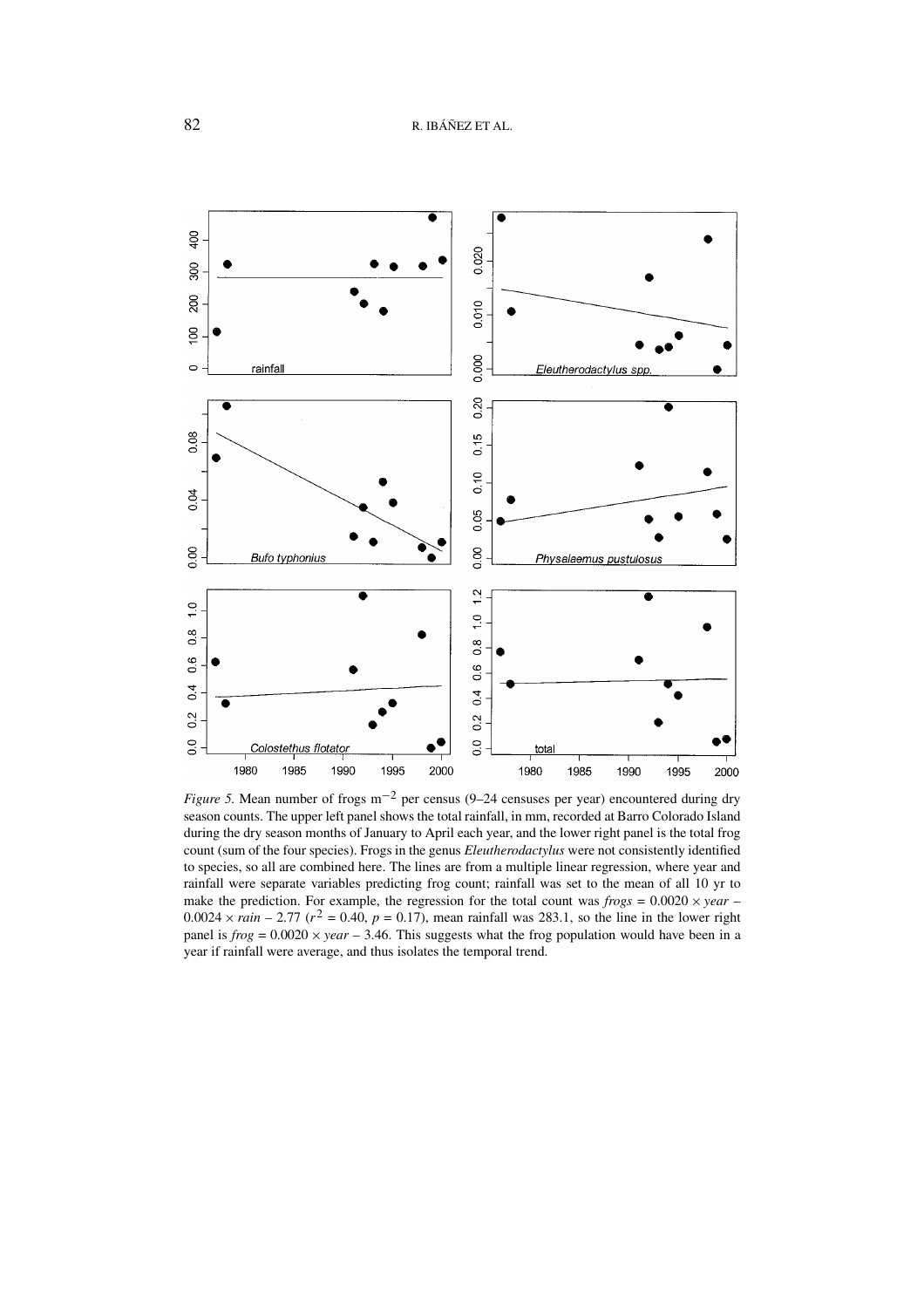

*Figure 6.* Human communities of the Panama Canal watershed. Each circle represents a single town, according to Panama's 1990 census, and larger circles represent larger towns. All the largest circles (populations >3200) are along the Trans-Isthmian Highway from Panama City to Colon.

We mapped settlements near the national parks of the watershed. There were 43 communities and 2800 people living within national parks in 1990 (Table II); in 1980, these same communities had only 1100 residents. Most of these communities existed before the parks were created (Soberanía in 1977, Chagres in 1984), but people have immigrated into parks. For example, in 1980 there were no communities inside Soberanía National Park, but there were four in 1990.

In 1990, 35 000 additional people lived within 6 km of the watershed's national park boundaries (Table II). Nearly half of these people were in the districts of Las Cumbres and Chilibre, which are adjacent to Soberanía National Park (Figure 6).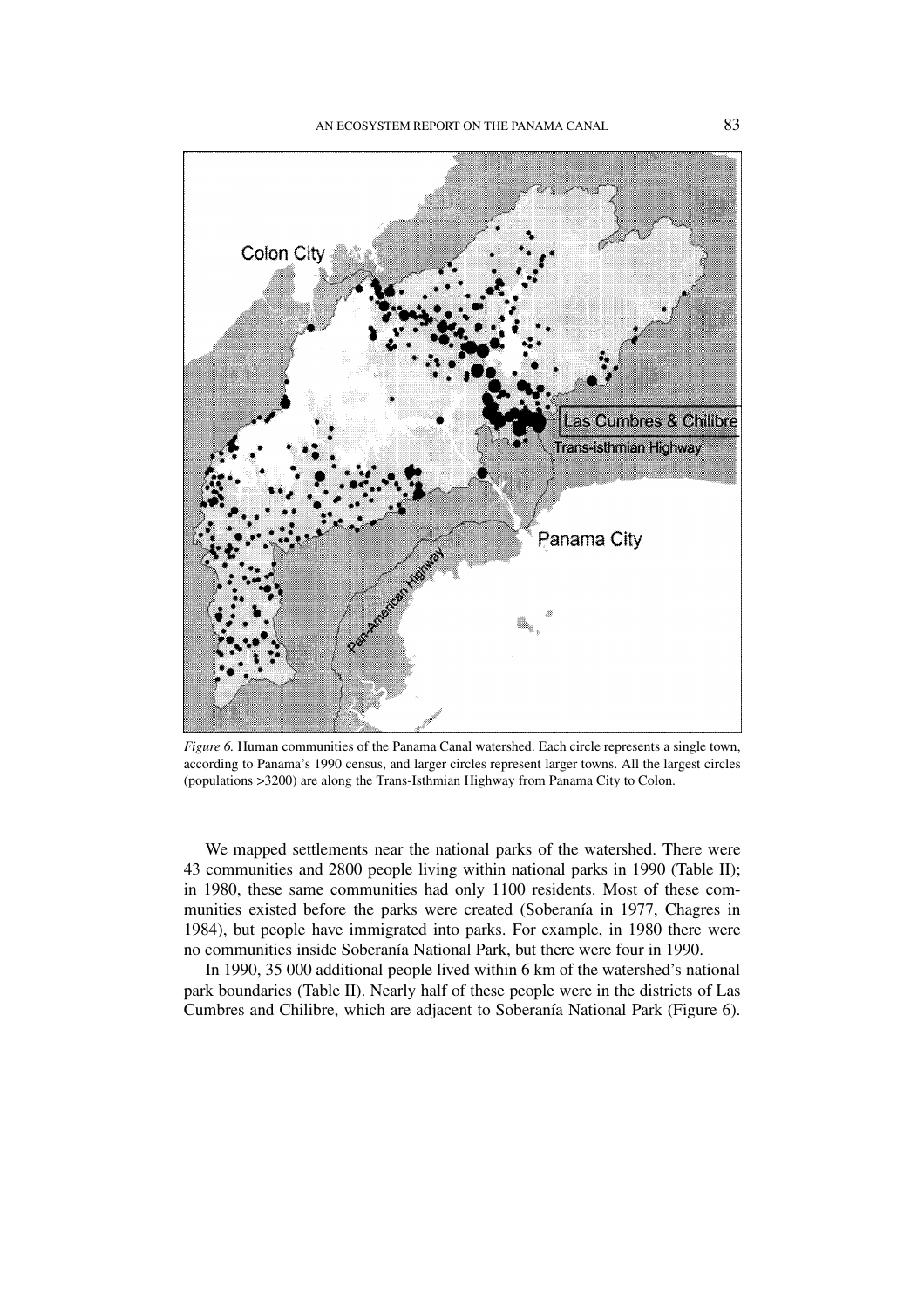# 84 R. IBÁÑEZ ET AL.

The population of these communities in 1980 was 23 000. Thus, population growth in and around parks of the watershed has been very rapid.

### 6.2. LAND USE

Rural areas are largely deforested, consisting of pasture land intermingled with small fragments of forest. In the watershed of the Chilibre River, around Las Cumbres and Chilibre, we created a detailed land-use map using aerial photos and extensive field work. The map covered  $82.5 \text{ km}^2$  around the communities, excluding land within Soberanía National Park and residential areas. Fifty-nine percent of the area mapped was pasture for cattle and another 27% was abandoned field of the introduced grass *Saccharum spontaneum*. Only 0.8% was commercial tree plantation and 0.4% was used for growing vegetable crops, especially the bean guandú (*Cajanus bicolor*), rice (*Oryza sativa*), maize (*Zea mays*), and various tubers, including manioc (*Manihot escuelanta*), otoe (*Xanthosoma nigrum*), and yam (*Dioscorea alata*). Small gardens around houses were also used for producing food crops, but their extent was difficult to quantify; at most, they included another 5% of the land area. In 1991, 5600 head of cattle were vaccinated in the Chilibre watershed; if this represents all cattle on the  $52 \text{ km}^2$  of pasture, there were just over 1 head per ha. This predominance of low-intensity pasture and abandoned grassland is typical of rural areas in the Canal Watershed.

According to our surveys and census figures, most people in Chilibre and Las Cumbres were employed by industrial and commercial enterprises, either locally or in Panama City or Colon; mean salaries ranged from \$1200 to \$6000 per year (\$US). In smaller communities, employment was scarce and irregular, and many people were subsistence farmers. In towns near Chagres National Park, 68% of the people were subsistence farmers, and 64% of the crop production was used by the grower. Most of the land in small settlements was pasture, in many cases owned *in abstentia*. In the community of Santa Rosa, intensively studied by PMCC, 75% of the land area was pasture owned by people who lived elsewhere.

### 6.3. SEWAGE AND TRASH

There is no sewage treatment in the watershed of the Panama Canal, with the single exception of the Smithsonian Tropical Research Institute's facility on Barro Colorado Island. Industries in Chilibre were observed dumping waste water directly in the Chilibre River. Most houses have septic tanks, but we observed evidence of leakage. Some of the communities in the Chilibre area have no waste pick-up, and large piles of uncovered garbage accumulate. In the Chilibre watershed, the PMCC documented the location of a number of open garbage dumps and egregious sources of contaminants in the river (Ibáñez *et al*., 1999).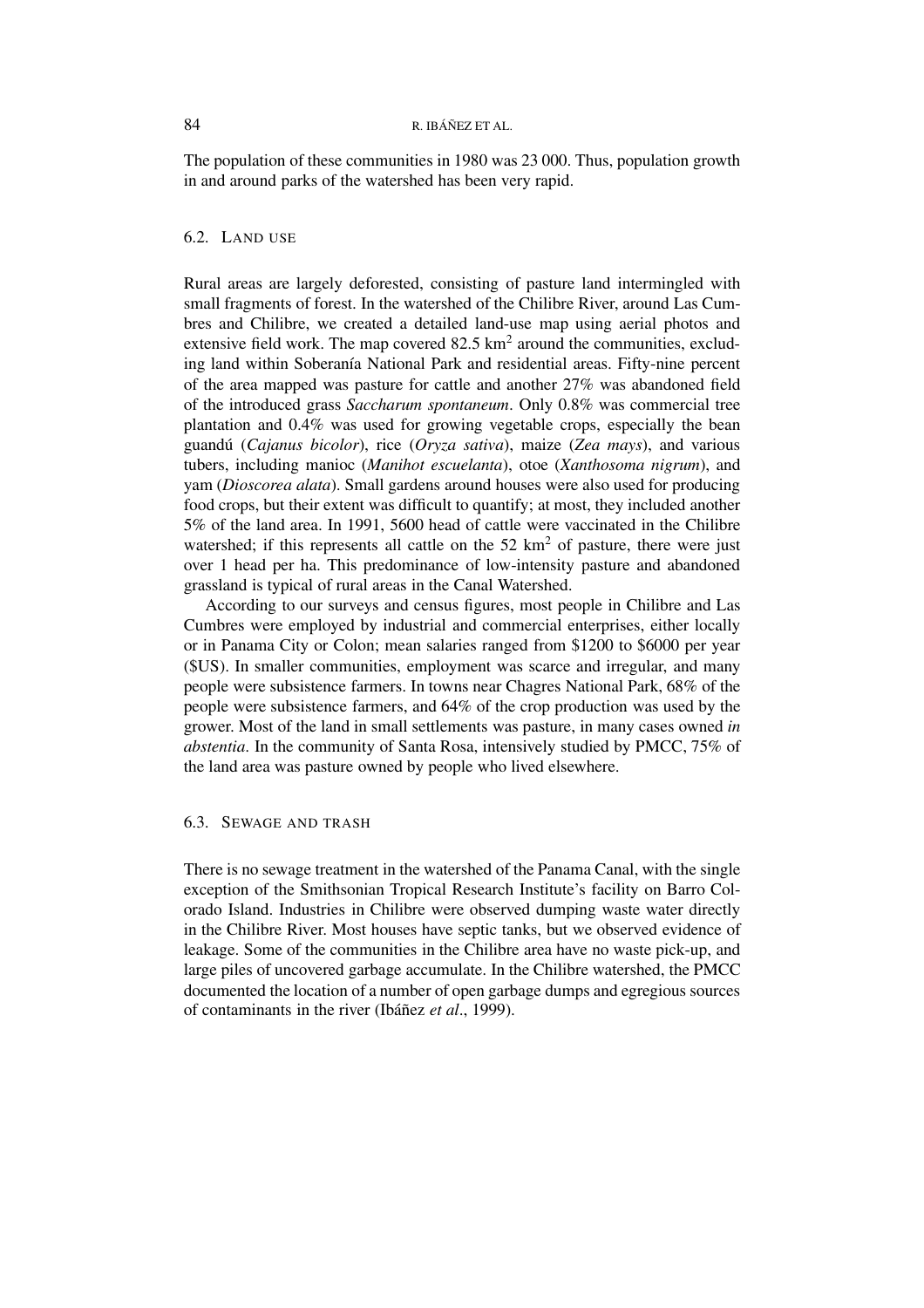#### 6.4. HUNTING AND FISHING

Commercial or sport hunting is always illegal in Panama, but ANAM's laws about subsistence hunting are confusing and contradictory – some is permitted, perhaps even in national parks, perhaps only by indigenous groups. Regardless of the laws, residents of rural areas near national parks commonly hunt in the parks. The park guards of the Barro Colorado Nature Monument patrol 24 hr a day, 365 days per year, and made seven arrests in the first 9 months of 1999. They know many of the regular hunters, and they know which restaurants in Panama City purchase wild meat. Nevertheless, commercial hunters detained by STRI wardens were usually quickly released. During 1997, biologists working at night in Soberanía National Park reported frequent hunting on Friday and Saturday evenings, and Barro Colorado guards report that sport hunting is common.

In Alfajía and Aguas Claras, two small towns adjacent to Soberanía National Park, locals reported that hunting in the park is common. Deer and peccary meat can be sold in Colon for \$2 per pound, they reported, and was also eaten locally. Where employment is scarce and salaries \$3 to \$5 per day, hunting is economically rewarding. In San Juan de Pequení, which includes a small Emberá Indian village in Chagres National Park, hunting with rifles was common, and our survey indicated that wild meat is a staple. The Emberá described hunting terrestrial mammals as well as turtles and crocodiles.

The Emberá also reported fishing in the Pequení River. The community of 218 people consumed an estimated 123 kg/week, according to our interview. The Emberá as well as the Latino community of Nuevo Vigía reported a large commercial fishery for *Tilapia* and *Cichla ocellata* in Lake Alajuela. Local fisherman sold to a buyer from Panama City for \$0.40 to \$0.60 per pound. The buyers were Asian-Panamanians, and the fish was exported.

Aguilar and Condit (2001) documented the use of plant products collected in a wild state in a small village near the Barro Colorado forest. Overall, we know that animal and plant products collected from the forest are very important for small rural communities near forests. Unfortunately, we have not yet estimated the quantity of forest products extracted or their value, mostly because of the high variation between villages; we did not have the resources to survey large numbers of communities. We estimate that the number of people in the watershed who gather a substantial part of their income from forest products is no more than 10% of the population – those communities near forest that have poor access from outside.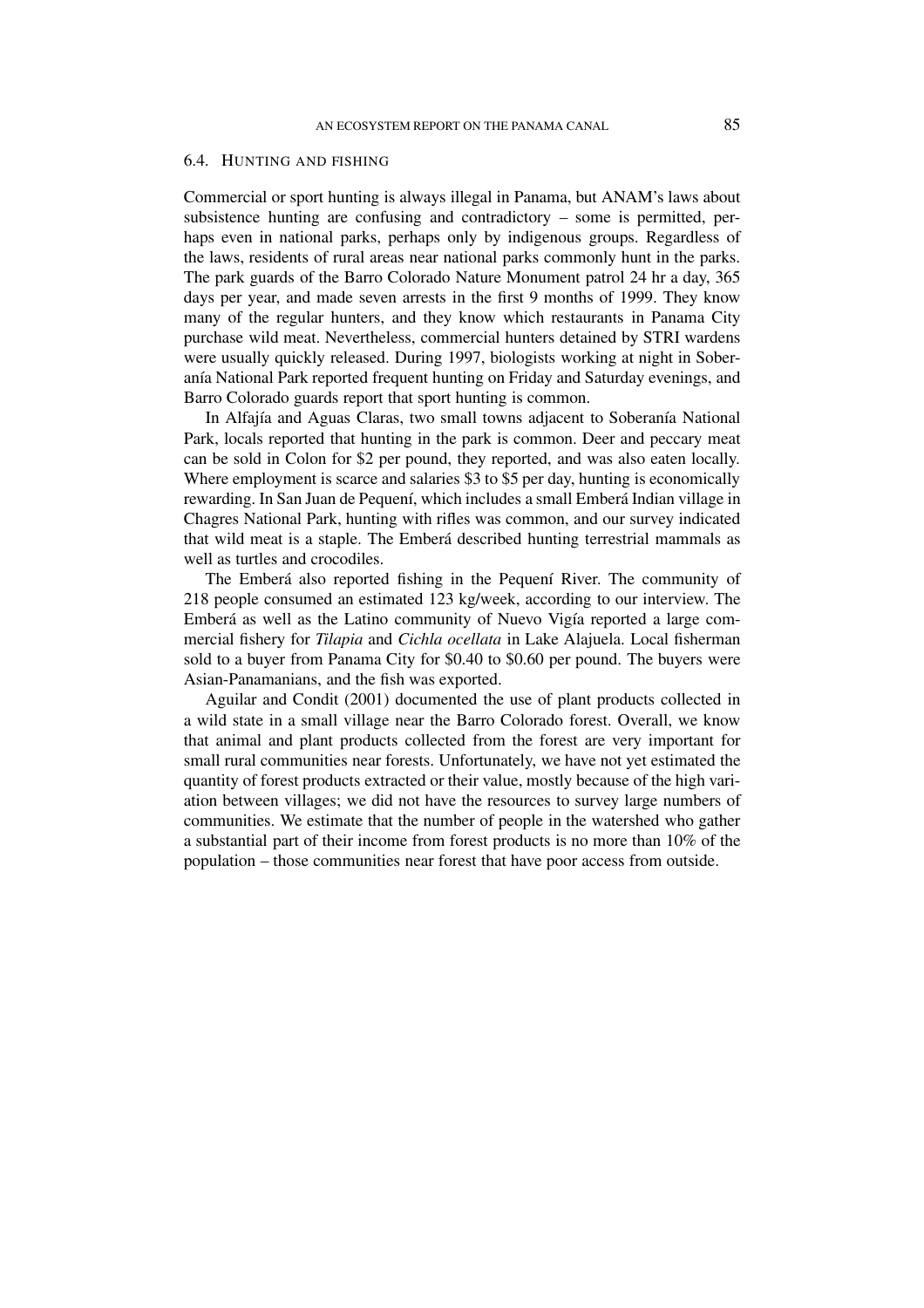# **7. Hydrology**

#### 7.1. WATER BUDGET

The Panama Canal Commission maintained detailed stream flow records for many years, and PMCC assembled data on the annual water budget of the Canal. Total rainfall over the 3300 km<sup>2</sup> watershed averages  $9 \times 10^9$  m<sup>3</sup> of water per year, of which an estimated  $4.6 \times 10^9$  m<sup>3</sup> would be lost to evapotranspiration (Leigh, 1999), leaving  $4.4 \times 10^9$  m<sup>3</sup> to flow into the Canal. With current ship traffic, 37 per day, more than half of this water,  $2.6 \times 10^9$  m<sup>3</sup>, is used to fill the Canal's locks – 191 000 m<sup>3</sup> per ship. An additional  $1.2 \times 10^9$  m<sup>3</sup> of water is used to generate electricity for Canal operations, and  $0.27 \times 10^9$  m<sup>3</sup> is processed for drinking water to supply most of the Canal communities and parts of Panama City and Colon.

The three large rivers feeding Lake Alajuela (Chagres, Boquerón, and Pequení, see Figure 7) carried a mean of  $1.7 \times 10^9$  m<sup>3</sup> of water per year from 1970–1996. The three largest rivers feeding Lake Gatún (Gatún, Trinidad, and Cirí Grande) carried another  $0.73 \times 10^9$  m<sup>3</sup> of water, so these six rivers contribute  $2.4 \times 10^9$  m<sup>3</sup>, 54% of the Canal's water. In 1982, a dry year accompanying a strong El Niño event, they carried just  $1.8 \times 10^9$  m<sup>3</sup>, a 25% reduction. If the entire watershed suffered a 25% reduction, the  $4.4 \times 10^9$  m<sup>3</sup> of water typically available would become just  $3.3 \times 10^9$  m<sup>3</sup>, less than the  $4.1 \times 10^9$  m<sup>3</sup> needed to fill locks, generate electricity, and produce drinking water. A good deal of this can be made up by drawing down Lake Alajuela and the Canal, but in extreme years this means the Canal is too shallow for the largest ships to transit. Clearly, the water budget for the Canal watershed is tight enough that changes in runoff or sedimentation caused by land use are a serious concern.

#### 7.2. SEDIMENTATION

One important concern about maintaining the water supply of the Canal is increased sedimentation caused by deforestation (Douglas, 1990; Bruijnzeel, 1990). Sediments reduce the storage capacity of the lakes, and also require continual dredging so that the Canal is deep enough for large ships. Wadsworth (1978) warned that the Panama Canal would cease to function if deforestation continued unchecked, as Lake Alajuela filled with sediment. Partly in response to Wadsworth's warning, the PCC began detailed data collection on sediments carried by the six main rivers feeding the Panama Canal. Tutzauer (1990) presented an early analysis of these data. In 1999, we updated these analyses and presented a model aimed at predicting erosion and sedimentation.

Sediment volume carried by the six major rivers has shown no tendency to increase since detailed data collection began (1981 for the Chagres, Boquerón, and Pequení; 1987 for the Trinidad, Cirí Grande, and Gatún). The trend for the Chagres is typical (Figure 8). If anything, there is a downward trend in the data, but sediment load had high peaks in 1981, 1987, and 1996.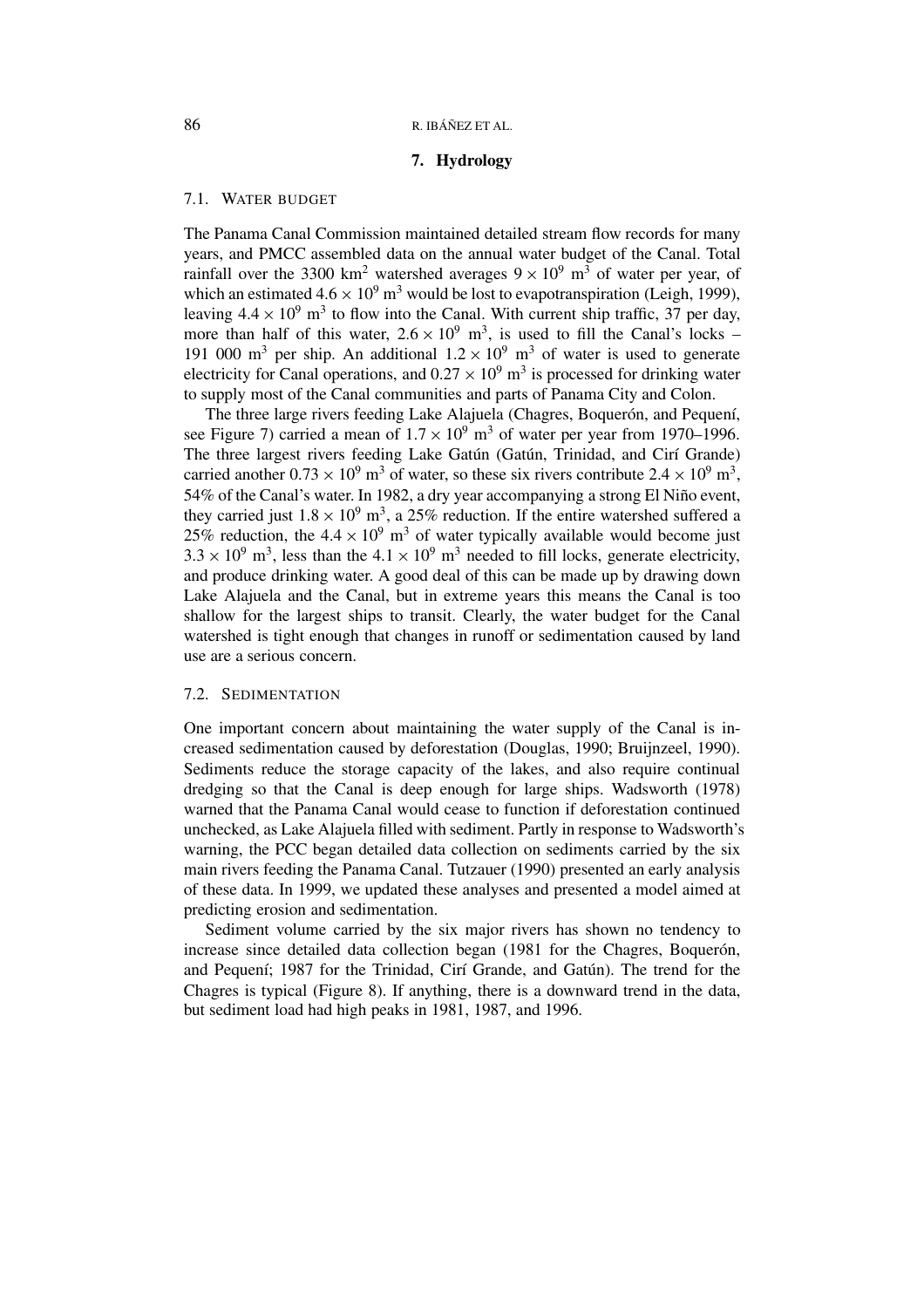

*Figure 7.* Streams, watersheds, and lakes feeding the Panama Canal. The two lakes were formed by dams in the Chagres River. The six largest rivers as well as the heavily contaminated Chilibre River are indicated; all are discussed in the text. Atlantic and Pacific coasts are omitted from this map, and only the watershed is shown.

The solid line in Figure 6 shows the predictions of a model correlating erosion with total rainfall and with the number of extreme precipitation events. Very heavy rain creates landslides and thus heavy sedimentation. Studies in Puerto Rico indicated that slopes steeper than 12◦ become prone to landslides on days which get >200 mm of rain (Larsen and Simon, 1993; Larsen and Torres Sánchez, 1998). Thus, the overall erosion model is

$$
Y = aR^b + cN \t{,} \t(1)
$$

where *Y* is total sediment load (in Mg per yr per  $m<sup>2</sup>$  of the watershed), *R* is total runoff (precipitation less evapotranspiration) and *N* is the number of days with  $>200$  mm rain. The parameters a, b, and c were fit from the data, separately for each of the six watersheds. The fit was very good for all six rivers, as illustrated for the Chagres (Figure 8). In five of six, the parameter  $c$  was significantly different from 0, indicating that the model was improved by considering days of heavy rain. This can been seen in the Chagres River basin: 1981 had heavier than average rainfall, but no days of high rain, whereas 1987 had average rainfall but 2 days of heavy rain. In both years, the river bore exceptionally high sediment loads. In 1996, rainfall was the highest of the 16 yr, and there were 3 days of heavy rain; sediment loads peaked again (Figure 8). No other years had heavy-rain days.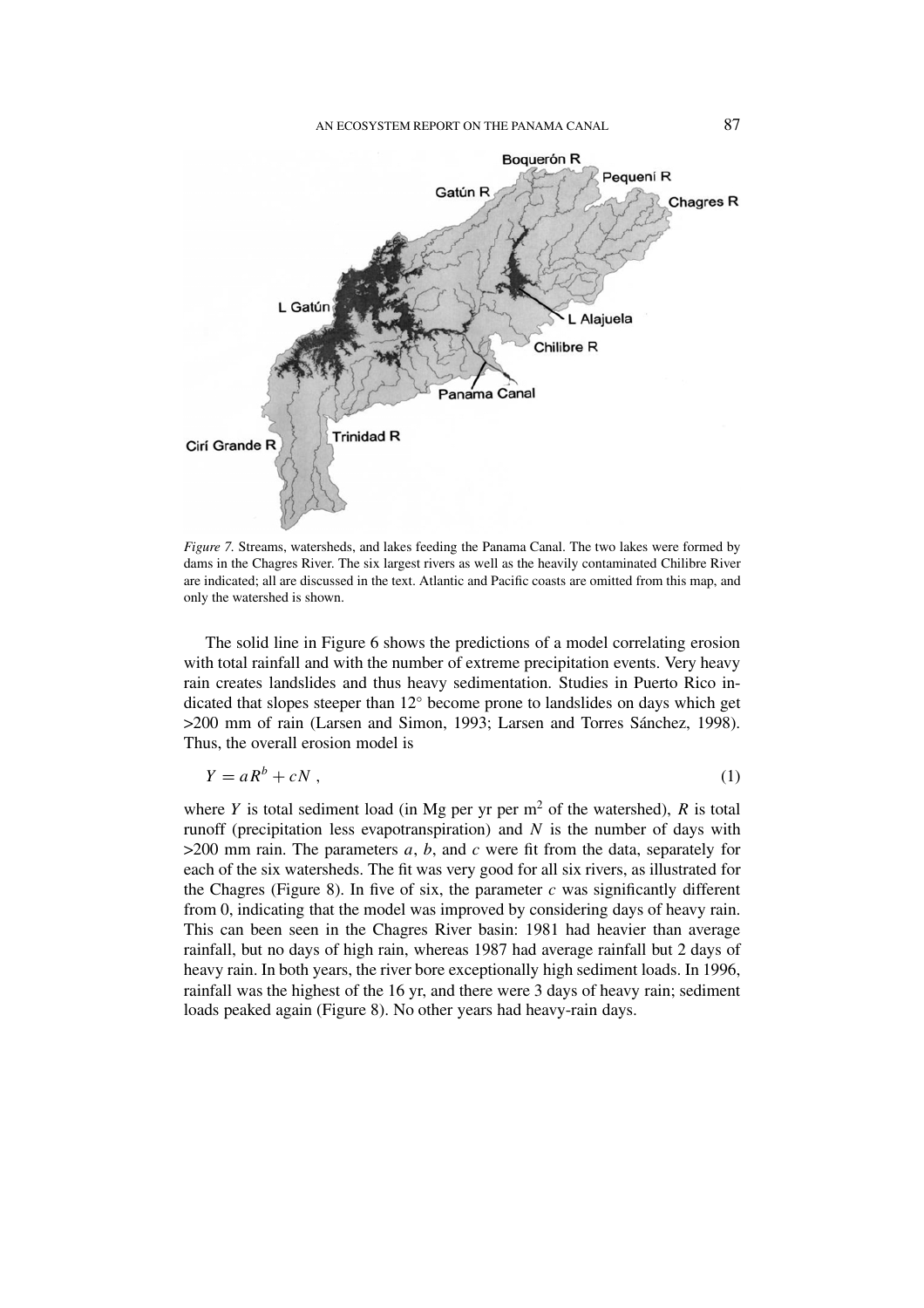

*Figure 8.* Observed and predicted sediment discharge in the upper part of the Chagres River (the portion east of Lake Alajuela, Figure 7). Observed discharge is based on water samples taken where the river enters the lake. Predicted discharge is from the model described by Equation (1).

Thus, it appears that precipitation is the main driving force behind year-to-year variation in erosion, both the total rainfall and the number of landslide-provoking storms. But we do not reject the role that deforestation might play in causing increased erosion, because there are important problems in evaluating long-term trends in sedimentation. First is the natural year-to-year variation caused by rainfall variation and landslides. Second is the gradual and rather slow pace of deforestation: the Chagres and Pequení watersheds above Lake Alajuela are still mostly forested, while the Trinidad and Cirí Grande Rivers have been largely deforested for decades (Table II). Against the backdrop of high natural variation, detecting slow trends over a 16 yr period is not feasible. Other approaches should be used for assessing the importance of deforestation on erosion. Indeed, work in Puerto Rico (Larsen and Torres Sanchez, 1996, 1998) showed that landslides were least likely where native vegetation remained intact, and most likely around roads and construction, and this will almost certainly hold in Panama, where topography and geology are similar. With experimental studies of the impact of land use on erosion, coupled with the maps of watersheds and forest cover, the PMCC will be able to predict sedimentation for the entire watershed depending on future land-use scenarios.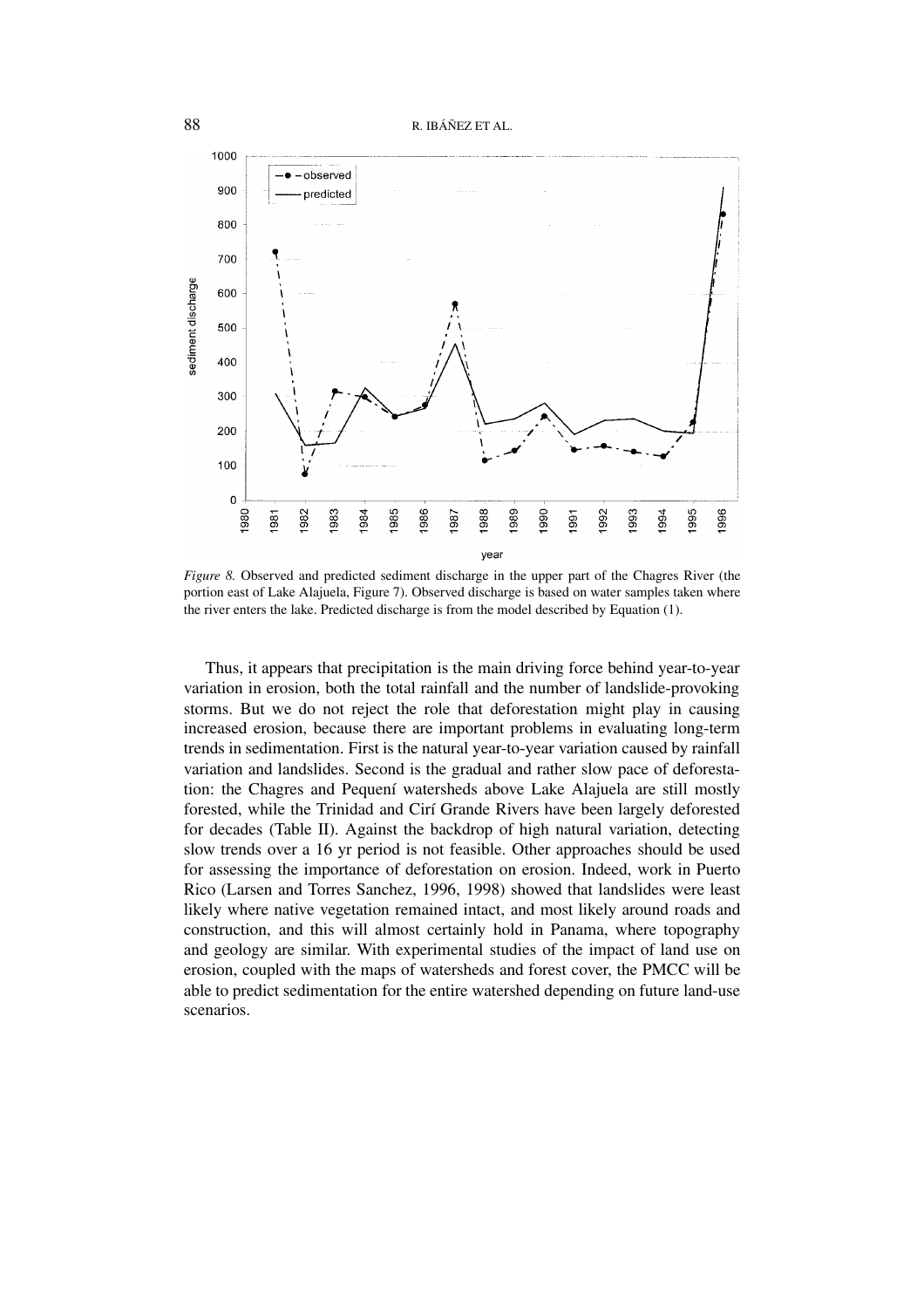#### 7.3. DEFORESTATION AND RUNOFF

Another serious hydrological concern about clearing natural forest is that runoff tends to be more rapid from deforested land than from naturally forested land. PMCC resurrected an experimental watershed with three weirs that the PCC operated from 1981–1983. A stream completely within Soberanía National Park passes over one weir, while another stream outside the park in a mix of pasture and forest passes over a second. The third weir is within the park below the confluence of the two. The two upper watersheds are on identical geological substrate, and have similar size and topography. Stream flow at the weirs was monitored with automatic gauges, and precipitation was recorded continuously.

In the deforested catchment, 26% of the water from rainfall events passed directly into the river, while only 14% did in the forested catchment. As a result, stream flow in the forested stream was lower in the wet season, but higher in the dry season, relative to the deforested stream. This difference in runoff may be due largely to soil compaction – permeability of pasture soil was 0.004 cm hr<sup>-1</sup>, compared to 5.8 cm  $hr^{-1}$  for forest soil.

#### 7.4. STREAM WATER QUALITY

PMCC evaluated water quality at 52 stations throughout the watershed, in both wet and dry seasons, and at 24 more sites along the heavily settled Chilibre River and its tributaries. At some sites along the Chilibre, fecal coliform counts were 48 000 per 100 mL, and dissolved oxygen fell as low as 2.0 mg  $L^{-1}$ ; both are levels indicative of high bacterial contamination. But at the mouth of the Chilibre, 5 km below any settlements, fecal coliform counts were <1000 per 100 mL and dissolved oxygen  $>6$  mg L<sup>-1</sup>. Most other streams had coliform <1000 and dissolved oxygen >5.

Nitrogen and phosphate concentrations were moderately elevated in the Chilibre River, near its mouth, relative to the remaining test sites, but the difference was not dramatic (N and P were not analyzed upstream in the Chilibre, near human settlements, where they would presumably be greatly elevated). The mouth of the Chilibre had 2–2.5 mg L<sup>-1</sup> N and 0.2–0.5 mg L<sup>-1</sup> PO<sub>4</sub>, whereas most forested streams had  $[N] < 1$  and  $[PO_4] < 0.25$ . The Palenque River, flowing mostly in pasture, also had elevated N and PO4. But Lutz creek on Barro Colorado Island, entirely forested but flowing through steep calcareous rocks, had N and  $PO<sub>4</sub>$ concentrations matching those at the mouth of the Chilibre River.

Overall, most streams in the Canal area are relatively unpolluted, showing no signs of eutrophication or excess bacterial contamination. Clearly, though, the Chilibre River is badly contaminated where it flows through settlements, and where it enters the Chagres River, it shows some signs of this, although largely diluted.

We also evaluated densities of floating aquatic plants in various streams and in Lake Alajuela and Lake Gatún. Plants are a serious concern for the Canal, because in great concentrations they hinder ship travel, and the PCA erects floating barriers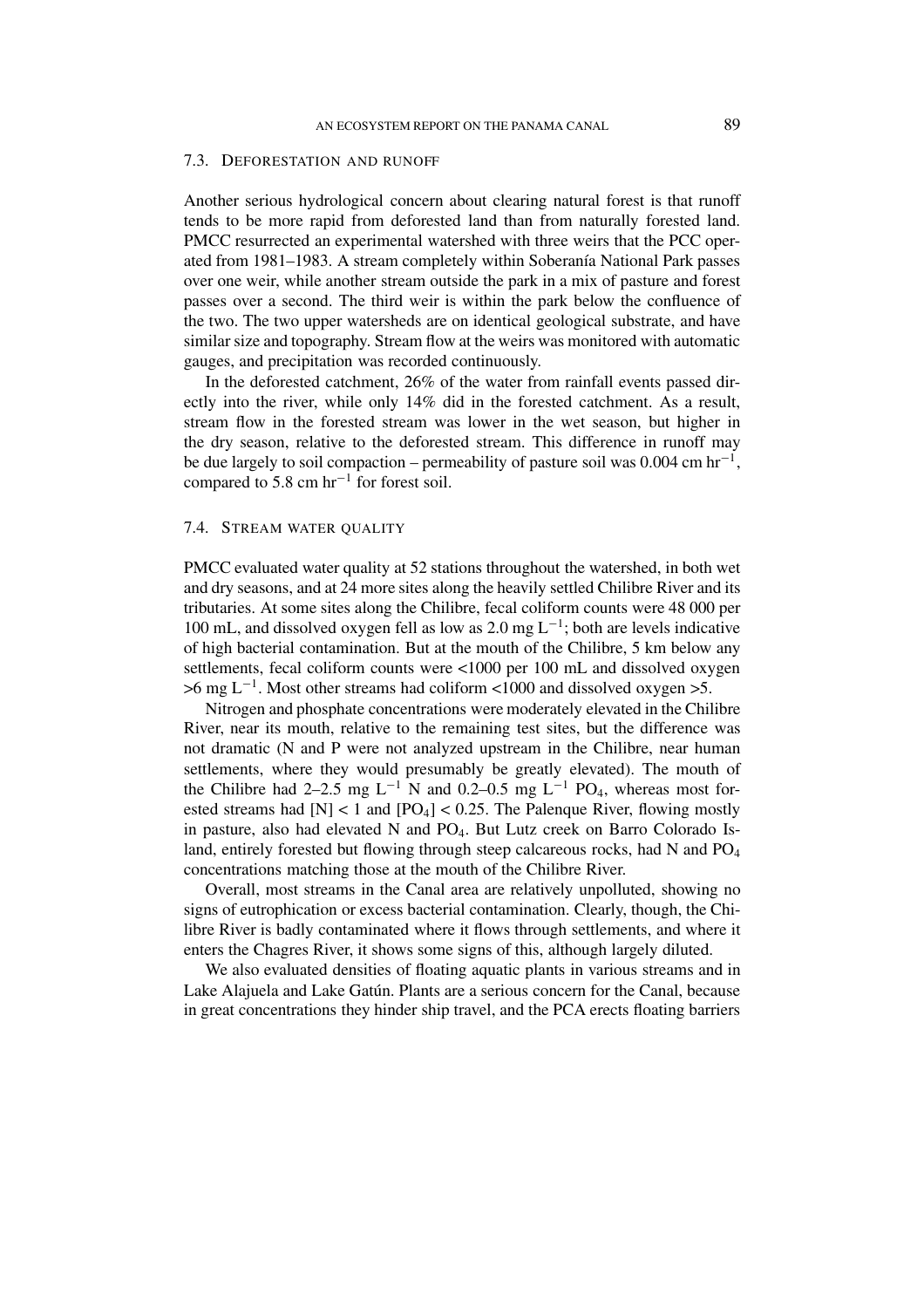where streams enter the Canal to exclude plants. Increasing sedimentation and nutrient pollutants in streams could lead to greater plant concentrations.

The greatest plant concentrations were observed in the Chagres River near where it enters the Canal, and in the Paja River flowing north into Lake Gatún. Important species include *Pistia stratiotes* and *Eichornia crassipes*, but over 50 species were recorded. Operating small boats in either stream is sometimes impossible. The Chagres collects the polluted waters of the Chilibre River above Gamboa, and the Paja River crosses pasture and small towns before entering forest. The Gigantito River in the Barro Colorado Nature Monument has few floating plants, as does the Gatún River, which flows through a mostly forested watershed (Table II). These casual observations suggest there might be a link between deforestation or pollution and floating plant density, but more focused studies are needed.

#### **8. The State of the Environment**

On the positive side, more than half of the Panama Canal watershed is covered in mature forest, mostly in large contiguous blocks. A substantial portion of this is old growth forest little used by people, where even the more sensitive species of large mammals and birds persist. The most pristine forests east of Lake Alajuela are protected by their remoteness, but there is old growth forest near the Canal, and protection from hunting can preserve populations of most mammals there, as evidenced at Barro Colorado Island and Soberanía National Park.

On the negative side, the environs of large towns such as Chilibre are extremely degraded and contaminated, and the human population of the watershed is growing at a high rate. Even the smallest rural settlements are surrounded by pastureland, with few forests and limited cropland. Unless there is a miraculous reversal of the population trend, forest-loss, degradation, hunting, and contamination will spread in the next few decades.

We found evidence that forests protect the water supply by reducing runoff and thus storing water through the dry season. Water is in short supply during the dry season, and is critical for the Canal as well as for Panama City, so it seems that preserving forest has an enormous economic payoff for this reason alone. On the other hand, there is no evidence yet, from 16 yr of records, that deforestation is leading to increased erosion in the watershed or sedimentation in the reservoirs.

The forests also support fisheries and hunting, and thus provide protein and direct economic benefits to rural communities. Rural people also use forest products such as firewood, food, and medicines. The fisheries are unmanaged and the hunting is only weakly controlled, with confusing and conflicting laws.

Well-protected forests, with substantial mammal and bird populations, are also valuable in terms of tourism. Both the Barro Colorado Nature Monument and Soberanía National Park attract large numbers of tourists, many of whom are bird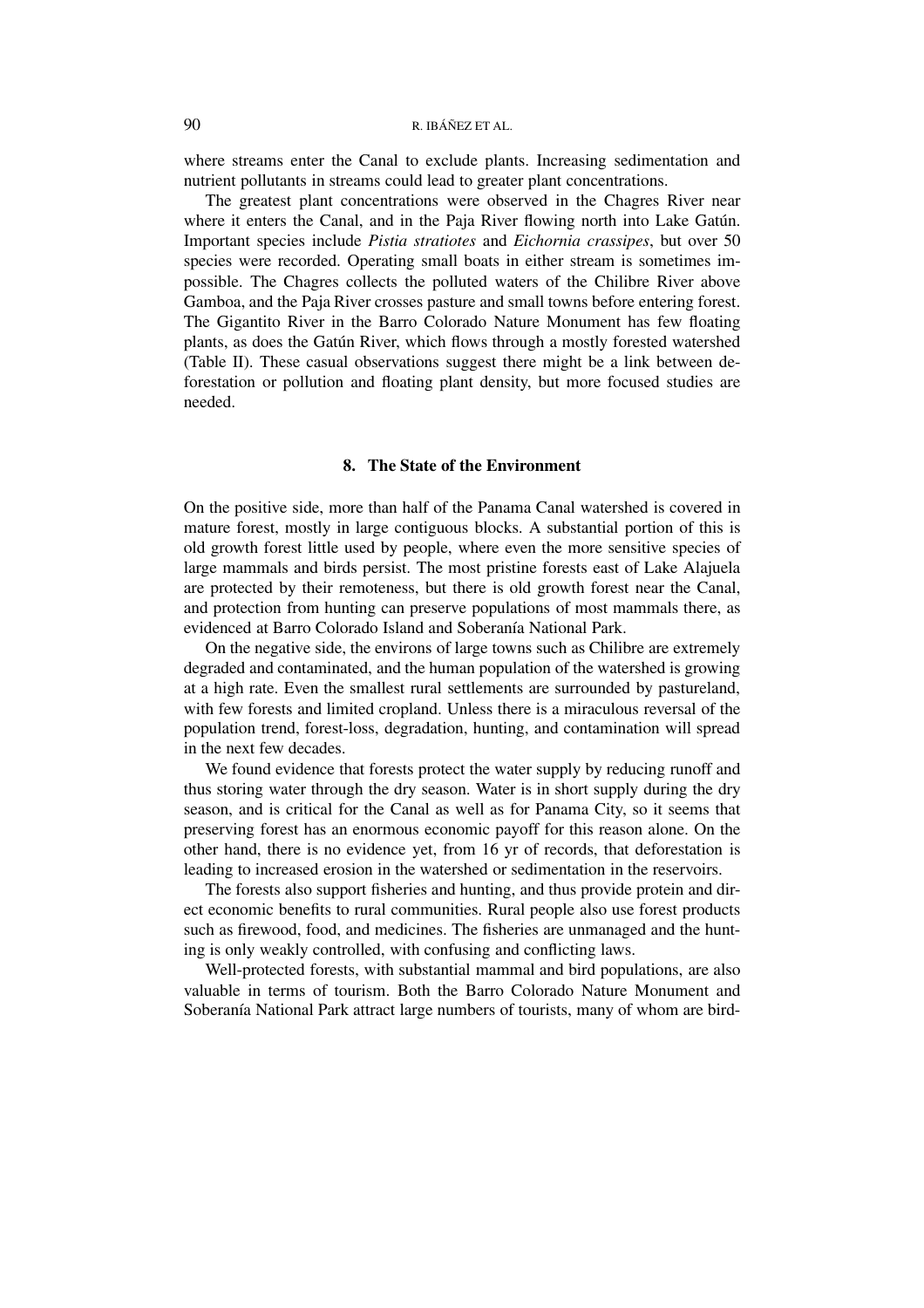watchers. Both sites harbor substantial populations of large birds and mammals, and are also easily accessible from Panama City. The extensive forests east of Lake Alajuela hold an even more complete fauna, but their remoteness reduces tourism opportunities.

Finally, the forests conserve the extraordinarily high species diversity of the Panama Canal ecosystem. Preserving species diversity is now the subject of an international convention, and we considered the documentation of species present in the Canal watershed to be a main priority of the monitoring program. Vertebrate species are for the most part well documented (Ridgely and Gwynne, 1989; Rand and Myers, 1990; Engleman *et al*., 1995; Ibáñez *et al*., 1999). We made the first estimate of total tree species richness in the Canal watershed - about 2000 species – and documented the range of nearly 1000 of them. A species list for the arthropods, although useful, would require decades more work.

The diversity of tree species and the rapid spatial changes in species composition seem to preclude any simple classification system that might be used in conservation planning. Since nearly every forest has a different set of dominant tree species, one cannot simply document 'forest types' by the dominant species and use this to preserve the full range of species composition. But climate and geology predict species composition in a broad sense, and lead to some recommendations for conservation.

In the Canal watershed, the driest climate near the Pacific coast supports only remnants of forest, and these forests harbor a number of unusual tree species (Condit *et al*., 2001). Several rare bird species have population centers in the drier forests, and a number of bird species migrate from drier to wetter zones during the year (Condit *et al*., 2001). Because the Pacific slope forests are nearly gone in drier parts of Central America, the few forests near the Canal's Pacific entrance warrant attention. Unfortunately, these forests are near Panama City and thus likely to be cleared soon, now that the U.S. military control is gone. A larger number of species are restricted to wetter zones such as Fort Sherman near the Canal, and especially the very wet forests of Atlantic ridges and mountaintops. The latter sites also harbor the largest number of birds and amphibians with restricted distributions. However, wet forests of Central America are still widespread, far more so than the dry, Pacific slope forests, and the mountain forests are not under immediate threat.

High species turnover and migratory birds underscore the need to protect forests across the climatic gradient of Panama's isthmus in order to preserve populations of most native species. The area of the Panama Canal is one of the few sites where a corridor of forest reaches from Atlantic to Pacific Ocean. From a conservation perspective, if we have just one main message, it is the importance of maintaining this corridor. In addition, we offer the following specific recommendations:

(1) Trash collection, sewage treatment, and enforcement of rules about land use and soil protection need to be widely established. Given expanding human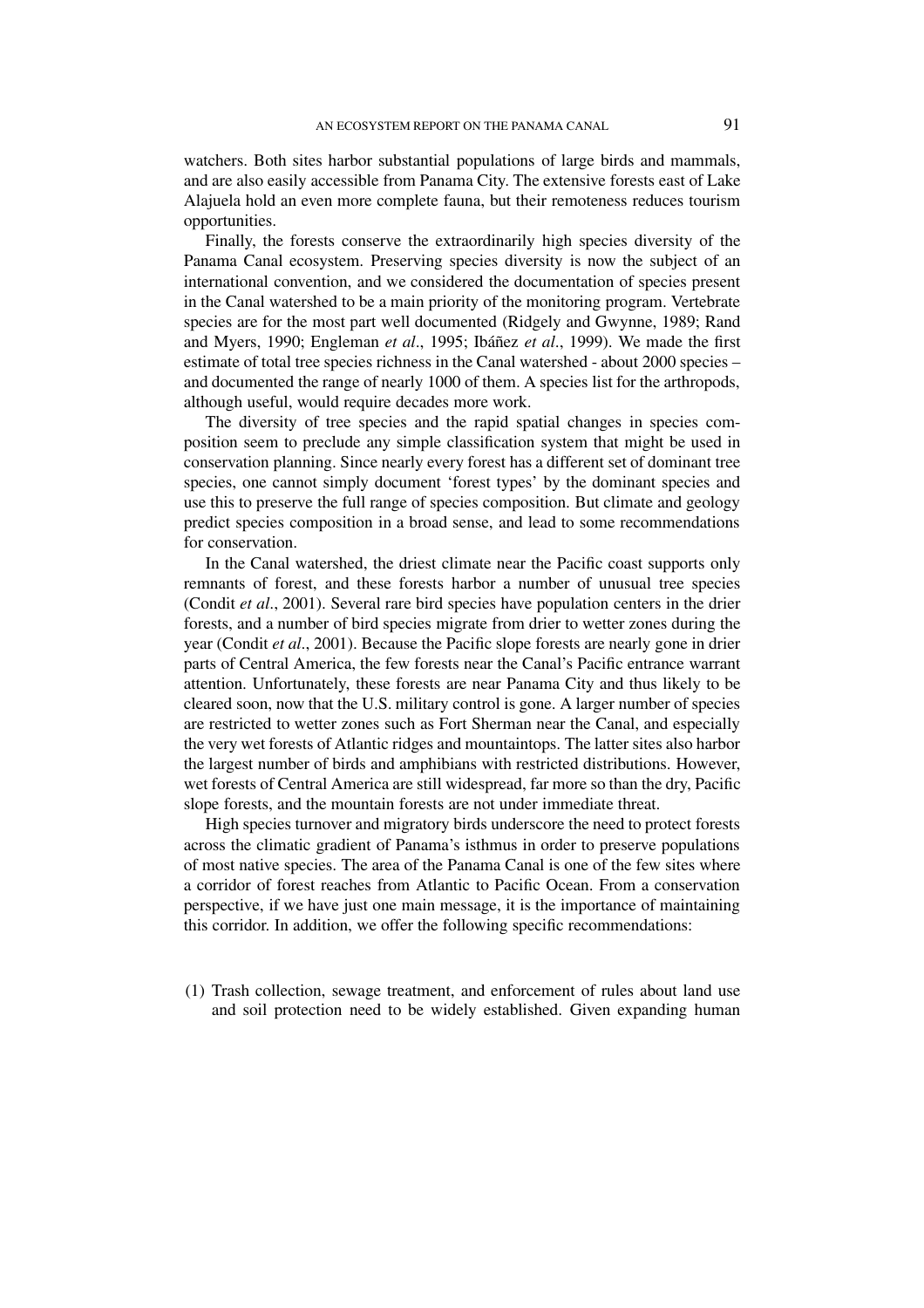# 92 R. IBÁÑEZ ET AL.

populations, failure to implement these basic practices will lead to extreme degradation of water resources and loss of their benefits to society.

- (2) Deforestation within parks and near streams outside parks should be curtailed.
- (3) Fisheries should be monitored and managed.
- (4) Hunting in national parks near large towns should be reduced, and restaurants using poached meat should be fined.
- (5) Natural regeneration of the forest should be promoted in Altos de Campana National Park. This is an area of very low human population, and there is extensive abandoned grassland and shrubland within the park.
- (6) A corridor between Soberanía and Chagres National Parks should be protected and reforested. Again, this is an area of low human population, with a matrix of forest fragments.
- (7) Forests near Panama City, in the driest part of the watershed, should be added to the national park system.

The other fundamental goal of the Panama Canal watershed monitoring program was to set a baseline against which future inventories can be compared. We have provided a precise estimate of forest cover, and USAID, the PCA, and the Panamanian government will thus be able to get firm statistics on ecosystem change. Forest plots and vertebrate censuses provide species lists and community descriptions, which can be used for revealing future changes in the integrity of the forests, and population changes of some prominent species. Maps of human population will allow precise assessment of where growth is occurring, and our hydrological models and water quality assessment can be used for projections about how the Canal's water supply will be affected by future development.

#### **Acknowledgements**

We thank USAID for their interest in starting this project and for their funding, and ANAM and STRI for providing space and support. D. Reese and Lars Klassen of USAID, M. Endara of ANAM, and I. Rubinoff of STRI were patient and helpful supporters. We also thank many field personnel from ANAM for assistance and advice with the field work, and PMCC personnel K. Aparicio, E. Araúz, L. Arcia, J. Batista, Z. Batista, R. Barranco, L. Berrocal, D. Colón, I. Domínguez, A. Hernández, N. Daguerre, M. Gallardo, B. González, F. González, D. Guerra, J. Guevara, C. Jaramillo, B. Jiménez, C. Leishear, D. Luque, I. Madrid, M. McCoulley, M. Mitre, E. Monteza, A. Montoya, M. Moreno, E. Núñez, M. Ortega, C. Peña, C. Prieto, O. Segundo, H. Smith, F. Solís, A. Somoza, I. Tejada, D. Tomblin, J. Villarreal, and H. Zeballos. I. Rubinoff, H. Cardwell, D. Reese, L. Roussel, and C. Elton offered useful commentary on the manuscript.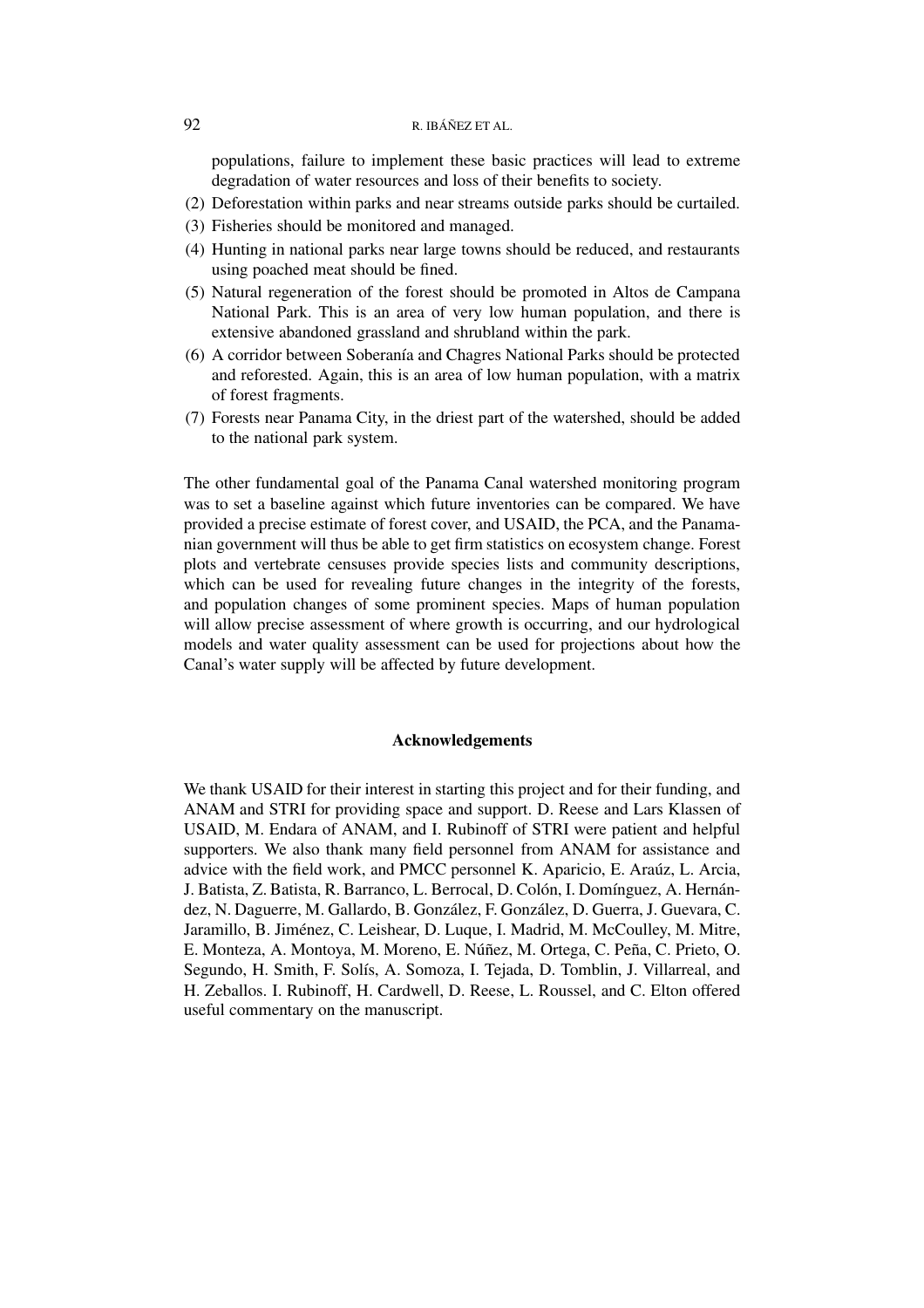# **References**

- Aguilar, S. and Condit, R.: 2001, 'Use of native tree species by an Hispanic community in Panama', *Econ. Bot.* **55**, 223–235.
- Angermeier, P. L. and Karr, J. R.: 1994, 'Biological integrity versus biological diversity as policy directives', *BioScience* **44**, 690–697.
- Ashton, P. S.: 1998, 'A Global Network of Plots for Understanding Tree Species Diversity in Tropical Forests', in F. Dallmeier and J. A. Comiskey, (eds), *Forest Biodiversity Research, Monitoring and Modeling: Conceptual Background and Old World Case Studies*, UNESCO and Parthenon Publishing Group, Paris and New York, pp. 47–62
- Barone, J. A.: 1998, 'Host-specificity of folivorous insects in a moist tropical forest', *J. Animal Ecol.* **67**, 400–409.
- Barthlott, W., Lauer, W. and Placke, A.: 1996, 'Global distribution of species diversity in vascular plants: Towards a world map of phytodiversity', *Erdkunde* **50**, 317–327.
- Berger, L., Speare, R., Daszak, P., Green, D. E., Cunningham, A. A., Googgin, C. L., Slocombe, R., Ragan, M. A., Hyatt, A. D., McDonald, K. R., Hines, H. B., Lips, K. R., Marantelli, G. and Parkes, H.: 1998, 'Chytridiomycosis causes amphibian mortality associated with population declines in the rain forests of Australia and Central America', *Proc. Nat. Acad. Sci.* **95**, 9031– 9036.
- Blaustein, A. R. and Wake, D. B.: 1990, 'Declining amphibian populations: a global phenomenon?', *Trends Eco. Evol.* **5**, 203–204.
- Bruijnzeel, L. A.: 1990, *Hydrology of Moist Tropical Forests and Effects of Conversion: A State of Knowledge Review*, UNESCO International Hydrological Programme, Amsterdam.
- Clark, J. S., Silman, M., Kern, R., Macklin, E. and HilleRisLambers, J.: 1999, 'Seed dispersal near and far: Patterns across temperate and tropical forests', *Ecol.* **80**, 1475–1494.
- Condit, R.: 1995, 'Research in large, long-term tropical forest plots', *Trends Ecol. Evol.* **10**, 18–22.
- Condit, R.: 1998, *Tropical Forest Census Plots*, Springer-Verlag and R. G. Landes Company, Berlin, Germany, and Georgetown, Texas.
- Condit, R., Foster, R. B., Hubbell, S. P., Sukumar, R., Leigh, E. G., Manokaran, N. and Loo de Lao, S.: 1998, 'Assessing Forest Diversity on Small Plots: Calibration Using Species-individual Curves from 50 Ha Plots', in F. Dallmeier and J. A. Comiskey (eds), *Forest Biodiversity Diversity Research, Monitoring, and Modeling*, UNESCO, The Parthenon Publishing Group, Paris, New York. pp. 247–268
- Condit, R., Hubbell, S. P., LaFrankie, J. V., Sukumar, R., Manokaran, N., Foster, R. B. and Ashton, P. S.: 1996, 'Species-area and species-individual relationships for tropical trees: A comparison of three 50 ha plots', *J. Ecol.* **84**, 549–562.
- Condit, R., Pitman, N., Leigh, E. G., Chave, J., Terborgh, J., Foster, R. B., Núñez, P. V., Aguilar, S., Valencia, R., Villa, G., Muller-Landau, H., Losos, E., and Hubbell, S. P.: 'Beta-diversity in tropical forest trees', *Science* **295**, 666–669.
- Condit, R., Robinson, W. D., Ibáñez, R., Aguilar, S., Sanjur, A., Martínez, R., Stallard, R. F., García, T., Angehr, G. R., Petit, L., Wright, S. J., Robinson, T. R. and Heckadon, S.: 2001, 'The status of the Panama Canal watershed and its biodiversity: At the beginning of the 21st century', *BioScience* **51**, 389–398.
- Condit, R., Watts, K., Bohlman, S. A., Pérez, R., Hubbell, S. P. and Foster, R. B.: 2000, 'Quantifying the deciduousness of tropical forest canopies under varying climates', *J. of Veget. Sci.* **11**, 649–658.
- Croat, T. R.: 1978, *Flora of Barro Colorado Island*, Stanford University Press, Stanford, California.
- Curran, L. M., Caniago, I. A., Paoli, G. D., Astianti, D., Kusneti, M., Leighton, M., Nirarita, C. E. and Haeruman, H.: 1999, 'Impact of El Niño and logging on canopy tree recruitment in Borneo', *Sci.* **286**, 2184–2188.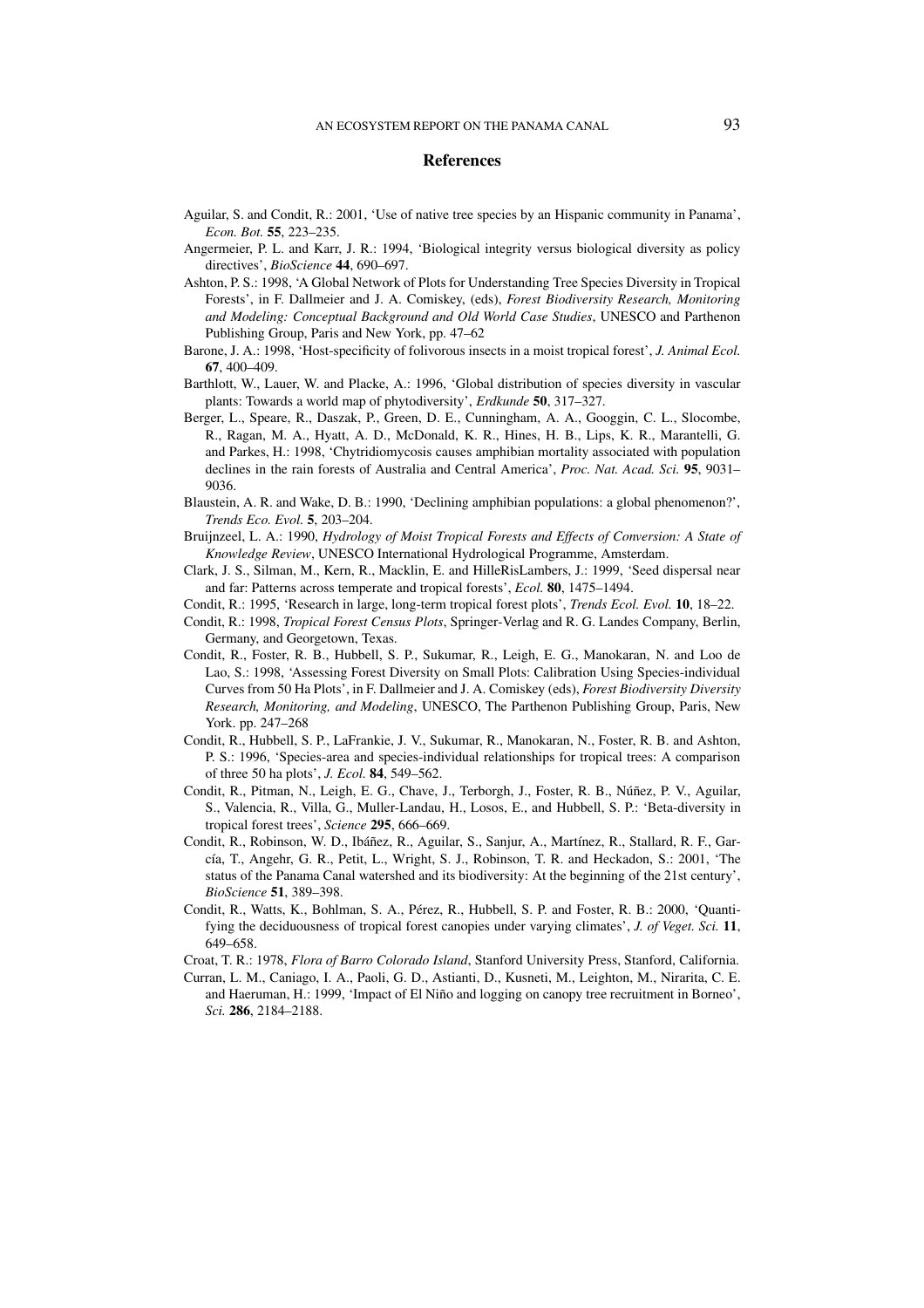#### 94 R. IBÁÑEZ ET AL.

- D'Arcy, W. G.: 1987, *Flora of Panama*, Part II, Index, Missouri Botanical Garden, St. Louis, Missouri.
- Douglas, I.: 1990, 'Sediment Transfer and Siltation', in B. L. Turner, W. C. Clark and R. W. Kates (eds), *The Earth as Transformed by Human Action: Global and Regional Changes in the Biosphere over the Past 300 Years*, Cambridge University Press, New York, pp. 215–234.
- Engleman, D., Angehr, G. R. and Allen, M.: 1995, *Lista de Aves de Panamá. Volumen I: Ciudad de Panamá y Alrededores*, Panama Audobon Society, Panama City, Panama.
- Erwin, T. L.: 1982, 'Tropical forests: Their richness in Coleoptera and other arthropod species'. *Coleopterists' Bull.* **36**, 74–75.
- Erwin, T. L.: 1995, 'Measuring Arthropod Biodiversity in the Tropical Forest Canopy', in M. D. Lowman and N. M. Nadkarni (eds), *Forest Canopies*, Academic Press, San Diego, pp. 109–127.
- Foster, R. B. and Brokaw, N. V. L.: 1982, 'Structure and History of the Vegetation of Barro Colorado Island', in E. G. Leigh Jr., A. S. Rand and D. M. Windsor (eds), *The Ecology of a Tropical Forest: Seasonal Rhythms and Long-Term Changes*, Smithsonian Institution, Washington, D.C., pp. 67–81.
- Foster, R. B. and Hubbell, S. P.: 1990, 'The Floristic Composition of the Barro Colorado Island Forest', in A. Gentry (ed.), *Four Neotropical Forests*, Yale University Press, New Haven, Connecticut, pp. 85–98.
- Heckadon-Moreno, S., Ibáñez, R. and Condit, R., (eds): 1999, *La Cuenca del Canal: Deforestación, Urbanización, y Contaminación*, Smithsonian Tropical Research Institute, Balboa, Panama, and Impresilibros, S.A., Colombia.
- Holdridge, L. R.: 1967, *Life Zone Ecology*, Tropical Science Center, San José, Costa Rica.
- Hutchings, M. J.: 1991, 'Monitoring Plant Populations: Census as an Aid to Conservation', in B. Goldsmith (ed.), *Monitoring for Conservation and Ecology*, Chapman and Hall, London, pp. 61–76.
- Ibáñez, R., Rand, A. S. and Jaramillo, C. A.: 1999, *Los Anfibios del Monumento Natural Barro Colorado, Parque Nacional Soberanía y Areas Adyacentes*, Editorial Mizrachi & Pujol, Panama.
- Ibáñez, R., Aguilar, S., Sanjur, A., Martínez, R., Condit, R., Stallard, R., Heckadon, S., and Lao, S.: 1999, 'Proyecto Monitoreo de la Cuenca del Canal', *Reporte Anual Técnico*, United States Agency for International Development, Autoridad Nacional del Medio Ambiente (Panama), and Smithsonian Tropical Research Institute, Panama City, Panama.
- Karr, J. R.: 1999, 'Defining and measuring river health', *Freshwater Biol.* **41**, 221–234.
- Karr, J. R.: 1997, 'Extinction of Birds on Barro Colorado Island, Panama', in G. K. Meffe, C. R. Carroll and contributors (eds), *Principles of Conservation Biology*, Sinauer Associates, Sunderland, Massachusetts, pp. 131–132.
- Karr, J. R. and Chu, E. W.: 1999, *Restoring Life in Running Waters: Better Biological Monitoring*, Island Press, Washington, D.C.
- Keddy, P. A.: 1991, 'Biological Monitoring and Ecological Prediction', in B. Goldsmith (ed.), *Monitoring for Conservation and Ecology*, Chapman and Hall, London, pp. 249–267.
- Larsen, M. C. and Simon, A.: 1993, 'A rainfall intensity-duration threshold for landslides in a humidtropical environment, Puerto Rico', *Geografiska Annaler* **75A**, 13–23.
- Larsen, M. C. and Torres Sanchez, A. J.: 1996, 'Geographic relations of landslide distribution and assessment of landslide hazards in the Blanco, Cibuco, and Coamo basins, Puerto Rico. San Juan', Puerto Rico, U. S. Geological Survey, 56 pp.
- Larsen, M. C. and Torres Sanchez, A. J.: 1998, 'The frequency and distribution of recent landslides in three montane tropical regions of Puerto Rico', *Geomorphology* **24**, 309–331.
- Leigh Jr., E. G.: 1999, *Tropical Forest Ecology: A View from Barro Colorado Island*, Oxford University Press, New York.
- Leigh Jr., E. G., Rand, S. A. and Windsor, D. M. (eds): 1982, *The Ecology of a Tropical Forest: Seasonal Rhythms and Long-Term Changes*, Smithsonian Institution Press, Washington, D.C.